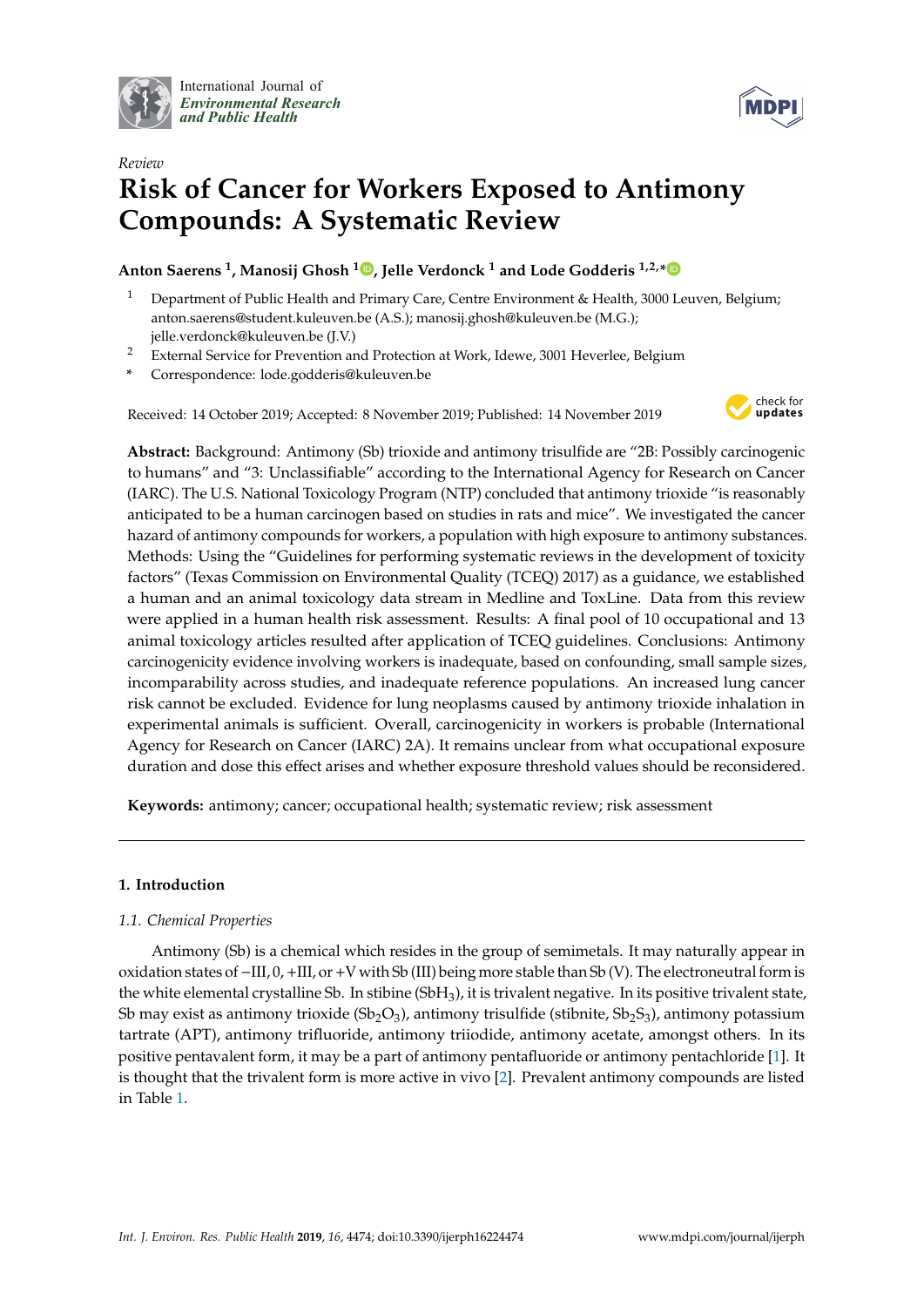<span id="page-1-0"></span>

| <b>Compound Name</b>        | <b>Chemical Formula</b>                       | <b>CAS-Number</b> |
|-----------------------------|-----------------------------------------------|-------------------|
|                             | Trivalent Positive (+III)                     |                   |
| antimony trioxide           | $Sb_2O_3$                                     | 1309-64-4         |
| antimony trisulfide         | $Sb_2S_3$                                     | 1345-04-6         |
| sodium stibogluconate       | $C_{12}H_{20}O_{17}Sb_2$ 3Na9H <sub>2</sub> O | 16037-91-5        |
| antimony potassium tartrate | $C_8H_4K_2O_{12}Sb_2$                         | 28300-74-5        |
| antimony trifluoride        | $SbF_3$                                       | 7783-56-4         |
| antimony triiodide          | SbI <sub>3</sub>                              | 7790-44-5         |
| antimony acetate            | $Sb(CH_3COO)_3$                               | 6923-52-0         |
| antimony trichloride        | SbCl <sub>3</sub>                             | 10025-91-9        |
|                             | Trivalent Negative (-III)                     |                   |
| stibine                     | $SbH_3$                                       | 7803-52-3         |
|                             | Elemental (0)                                 |                   |
| elemental antimony          | Sb                                            | 7440-36-0         |
|                             | Pentavalent Positive (+V)                     |                   |
| antimony pentafluoride      | SbF <sub>5</sub>                              | 7783-70-2         |
| antimony pentachloride      | SbCl <sub>5</sub>                             | 7647-18-9         |

**Table 1.** Antimony compounds.

#### *1.2. Sources of Exposure*

Antimony is naturally present in soils and released to the environment predominantly from anthropogenic sources in industrial processes. As such, it is present in the atmosphere in very low levels. Workers are a population with particularly high exposure to antimony species. Processes involving antimony mostly include metal mining, smelting, and refining activities. Other sources of environmental release are the production, use, and disposal of Sb alloys and compounds, the production of polyethylene terephthalate (PET), soda glass, and fire retardants, the incineration of waste, fuel combustion, and lastly, shooting activities [\[1](#page-21-0)[,3](#page-21-2)[,4\]](#page-21-3). In these industries, workers are exposed to multiple antimony and non-antimony species, of which some are (potentially) carcinogenic (e.g., arsenic). Consequently, many studies are not of speciation and often consider jointly other concomitant (potentially) carcinogenic substances.

#### *1.3. Routes of Exposure*

Several routes of exposure to antimonials exist. Patients suffering from parasitic diseases like schistosomiasis or leishmaniasis may be treated intravenously with antihelminthic pentavalent antimonials such as antimony potassium tartrate (APT). Environmental exposure routes are through inhalation, oral ingestion by contamination, or hand-to-mouth contact (drinking water, beverages, and food) [\[5\]](#page-21-4) and dermal contact [\[1](#page-21-0)[,2,](#page-21-1)[6,](#page-21-5)[7\]](#page-21-6). This environmental exposure always is a combination of several antimony compounds. The reason for this is twofold. Firstly, in the atmosphere, the supposedly most predominant form of antimony is antimony trioxide (and other oxides to a lesser extent)[\[8\]](#page-21-7), whereas when dissolved in aqueous media, antimony is largely in the +V oxidation state [\[1\]](#page-21-0). Secondly, interconversion is possible in the environment [\[9\]](#page-21-8) as well as in vivo (see Toxicokinetics section below). As a consequence, studies on antimony exposure in workers have focused on antimony in general, and not on specific valence states nor species of antimony [\[9\]](#page-21-8).

## *1.4. Toxicokinetics*

Data on toxicokinetics of antimony are scarce and research predominantly involves pentavalent antimonials in parenteral treatment of parasitic diseases. After systemic absorption, antimony is distributed to the erythrocytes, liver, kidney, spleen, bone, lung, and thyroid tissue.  $Sb(+V)$  can be reduced to Sb(+III) and conjugated with glutathione and to a higher degree, Sb(+III) is oxidized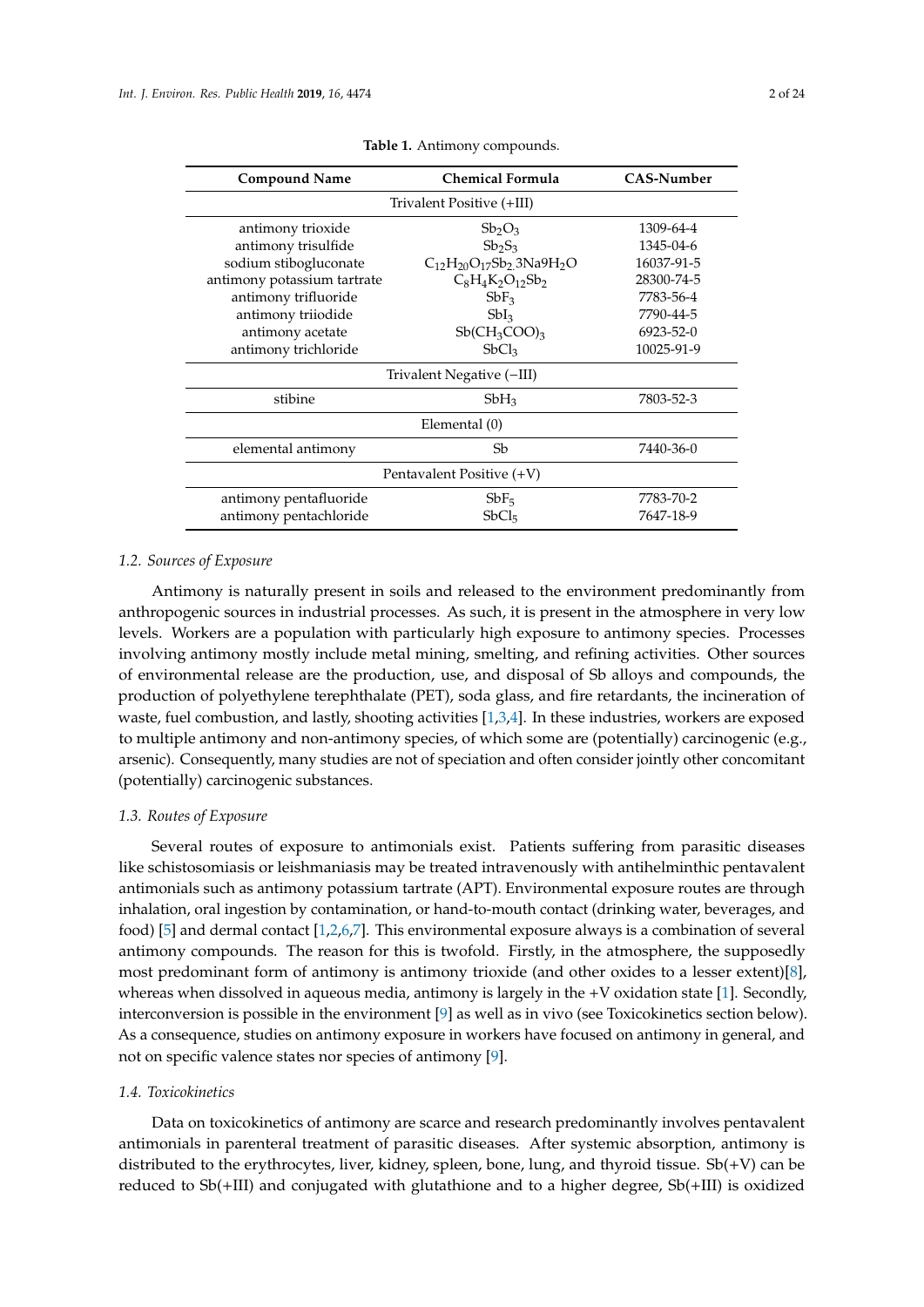into Sb(+V) [\[10](#page-21-9)[,11\]](#page-21-10). Trivalent antimony is excreted mainly through feces via biliary ways, whereas pentavalent antimony is mainly excreted in urine [\[1\]](#page-21-0). Half-lives depend on the specific antimony compound as well as route of exposure. In human lung tissue, a very long biological half-life (more than 600 days) is assumed, based on a study with accidental exposure to Sb-125 [\[10\]](#page-21-9). When administered intramuscularly, a 95% excretion in urine within 6 h was reported for antimony (V) stibogluconate [\[11\]](#page-21-10).

### *1.5. Health E*ff*ects*

Health effects of antimony were described in 1571 by Severin as "vomare, cacare, sudare" [\[12\]](#page-22-0). Today, these effects still apply, as exposure to antimony may cause gastrointestinal symptoms like nausea, vomiting, anorexia, abdominal pain, and stomach ulcers. Transient irritating skin rashes called antimony spots arise when workers are exposed to antimony in hot weather. Furthermore, antimony has been related to respiratory disease (pneumoconiosis, pleural adhesions, rhinitis, bronchitis, and respiratory irritation with chronic cough), cardiovascular changes (increased blood pressure, electrocardiographic (ECG) changes), and reproductive effects (menstrual abnormalities and spontaneous abortions) although evidence for these effects is limited [\[8,](#page-21-7)[12\]](#page-22-0).

### *1.6. Evidence Concerning Carcinogenicity*

The body of evidence concerning the possible carcinogenic effects of antimony and its compounds is limited. This is contrary to arsenic, a similar semimetal chemical [\[13\]](#page-22-1) that has been established as a carcinogen. One of the reasons for this could be the relatively low use of antimonials in industrial applications [\[14\]](#page-22-2). In 1989, the International Agency for Research on Cancer (IARC) published the Monograph on antimony trioxide and antimony trisulfide.  $Sb<sub>2</sub>O<sub>3</sub>$  was classified as possibly carcinogenic to humans (Group 2B),  $Sb_2S_3$  was not classifiable as to its carcinogenicity to humans (Group 3) [\[15\]](#page-22-3). In 2016, the US's National Toxicology Program (NTP) finalized its animal toxicology studies on inhalation exposure to antimony trioxide, concluding that antimony trioxide causes lung neoplasms in both sexes of mice and rats [\[16\]](#page-22-4). Subsequently, this organization published its Draft Report on Carcinogens Monograph on antimony trioxide, concluding that "antimony (III) trioxide is reasonably anticipated to be a human carcinogen based on sufficient evidence of carcinogenicity from studies in experimental animals and supporting data from mechanistic studies" [\[9\]](#page-21-8). In 2017, the Agency for Toxic Substances and Disease Registry (ATSDR) republished their Toxicological Profile for antimony and compounds [\[6\]](#page-21-5). This report does not state a final evaluation on the carcinogenicity of antimony compounds. Summarized, the research of NTP has raised new concern about the carcinogenic effects of antimony compounds, especially antimony trioxide.

### *1.7. Exposure Thresholds*

Industrial exposure thresholds have been formulated. For inhalation, the American Conference of Governmental Industrial Hygienists (ACGIH) put the threshold limit value (TLV) for an eight-hour time weighted average (TWA) on 0.5 mg/m<sup>3</sup> (antimony compounds in general, including antimony trioxide) and 0.1 mg/m<sup>3</sup> (stibine) [\[17\]](#page-22-5). The National Institute for Occupational Safety and Healthrecommended exposure limit (NIOSH REL) is TWA on 0.5 mg/m<sup>3</sup> and Occupational Safety and Health Administration- permissible exposure limits (OSHA PEL) is TWA on 0.5 mg/m<sup>3</sup>. Antimony trioxide is a chemical under study by ACGIH and may move forward with a Notice of Intended Change (NIC) proposal in 2019.

#### *1.8. Study Rationale*

The recent NTP Report on Carcinogens Monograph on Antimony Trioxide [\[9\]](#page-21-8) found that there is sufficient evidence of the carcinogenicity of antimony trioxide in experimental animals. This finding raised a new concern as to potential carcinogenic effects in humans. Therefore, we decided to conduct a systematic review focusing on workers, a population with the highest exposure to these chemicals and therefore at the highest odds for cancer. The goal of this study is twofold. The main objective is the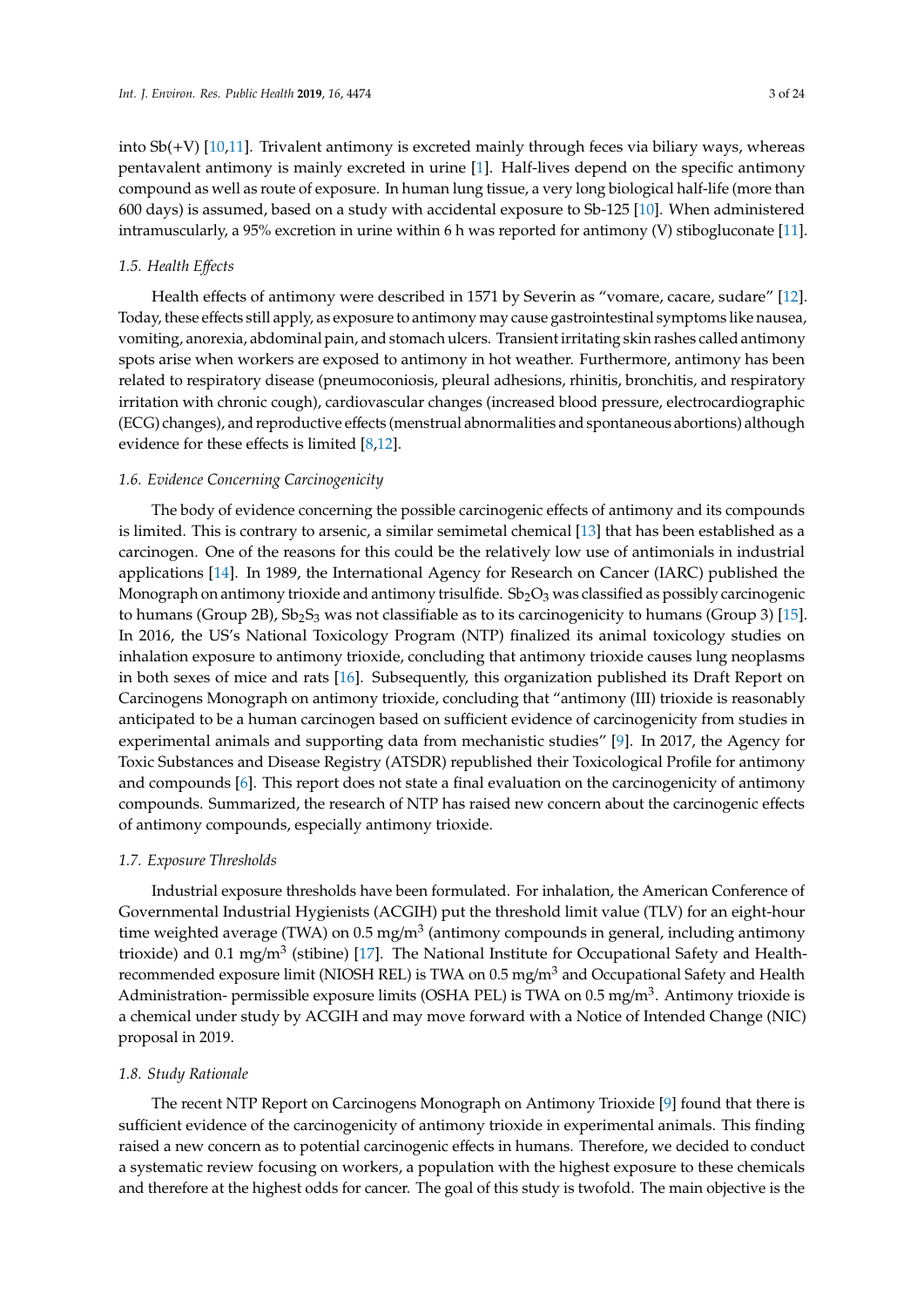identification of a potential cancer hazard for exposed workers through a systematic literature review. The secondary objective, if such a hazard exists, is a human health risk assessment. This assessment will examine whether this hazard poses a threat to occupational health in real-life situations.

We consider the evidence for inhalation, oral ingestion, and dermal contact, examining occupational cohorts as well as animal studies. As far as we know, this is the first systematic review assessing cancer risk specifically in workers for all possible exposure routes.

### **2. Materials and Methods**

As a guidance, we used the Texas Commission on Environmental Quality (TCEQ) "Guidelines for performing systematic reviews in the development of toxicity factors", as described by Schaefer and Myers [\[18\]](#page-22-6).

### *2.1. Overview of Study Design*

An overview of our study design can be found in Table [2.](#page-4-0) We first defined PECO (Population, Exposure, Comparison, and Outcome), followed by a literature search and selection of occupational and animal studies. Articles were then critically appraised (risk of bias assessment) and evidence in occupational and animal settings separately integrated. After taking into account mechanistic elements, suggestions for further research were formulated. Eventually all of the previous elements were integrated into a general conclusion.

# *2.2. PECO*

We first defined the research question through PECO as shown in Table [3.](#page-5-0) In this case, the population consisted of workers or occupationally exposed people, the exposures were all possible antimony compounds through all exposure routes possible in workers (as mentioned above). Comparison groups were comparable reference populations with no exposure or exposure beneath a threshold producing cancer effects and the outcomes were premalignant or cancerous lesions.

#### *2.3. Data Streams*

Two separate data streams were established, the first being the human (occupational) toxicology stream and the second being the animal toxicology stream. We did not perform an extensive mechanistic search, given the research question primarily involves workers. Nevertheless, a summary of the mechanistic evidence is given in the discussion.

# *2.4. Literature Search*

Based on PECO, we developed search strings for Medline (National Center of Biotechnology Information, US National Library of Medicine, 8600 Rockville Pike, Bethesda MD, USA; website: https://[www.ncbi.nlm.nih.gov](https://www.ncbi.nlm.nih.gov/pubmed/)/pubmed/) and Toxline (National Center of Biotechnology Information, US National Library of Medicine, 8600 Rockville Pike, Bethesda MD, USA; website: https://[toxnet.nlm.](https://toxnet.nlm.nih.gov/cgi-bin/sis/htmlgen?TOXLINE) nih.gov/cgi-bin/sis/[htmlgen?TOXLINE\)](https://toxnet.nlm.nih.gov/cgi-bin/sis/htmlgen?TOXLINE) databases. We chose to use separate search strings for human toxicology studies as opposed to animal toxicology studies, the human studies being specifically aimed at occupation and the animal studies aimed at rodents. We started with the development of the search string for Medline and subsequently adapted key words to better fit in ToxLine. As certain relevant studies on animal toxicology, especially genotoxicity and bone marrow toxicity, were left out by the initial search string, we decided to execute an additional search with new search terms in Medline and ToxLine. Supplementary Table S1 shows the development of such search strings. We finally used the search terms described below.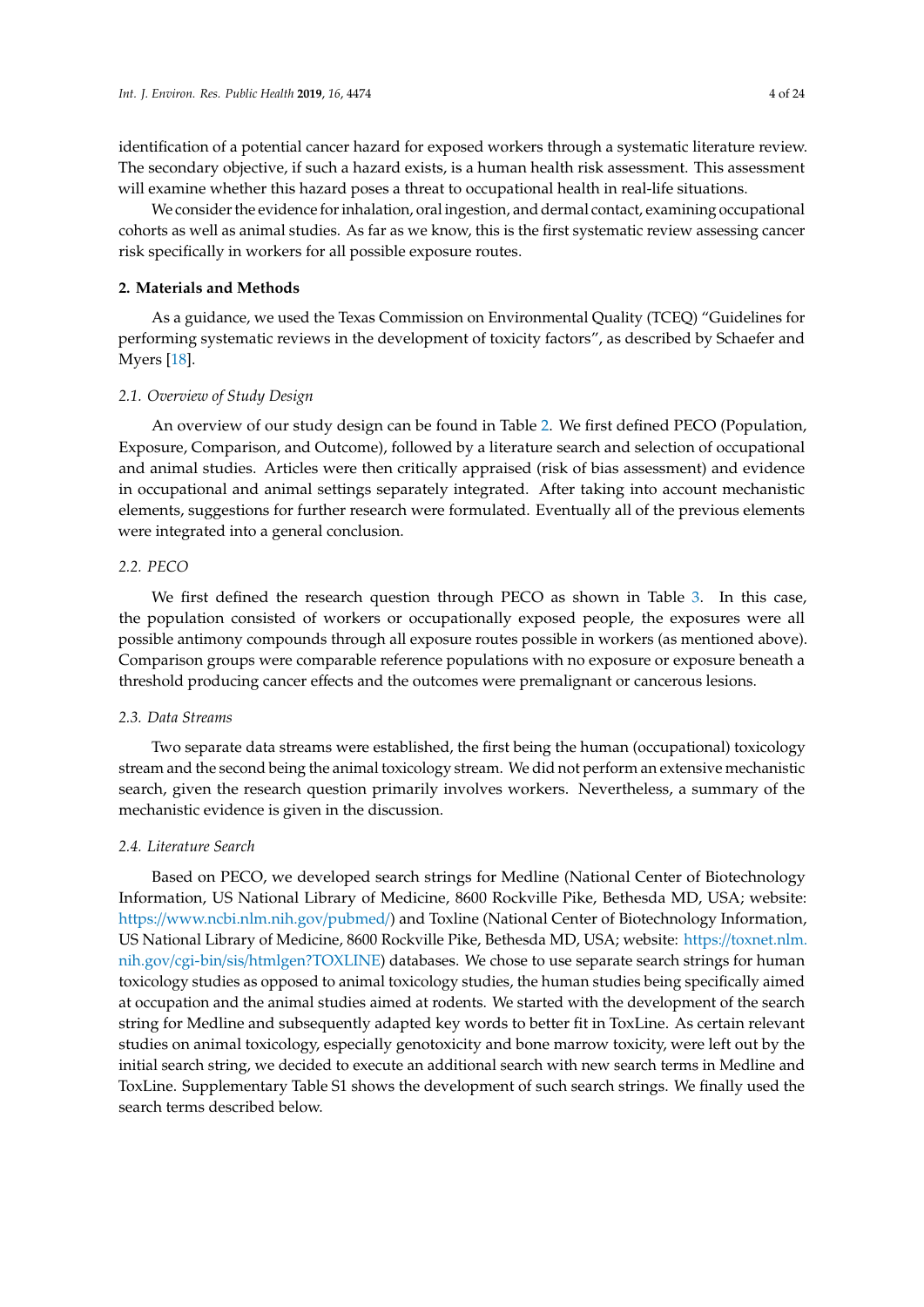<span id="page-4-0"></span>

|                                                     | Review Question: Population, Exposure, Comparison, and Outcome (PECO) (Table 3)                                                |                                                        |                                                                                                                                   |  |  |  |  |  |  |
|-----------------------------------------------------|--------------------------------------------------------------------------------------------------------------------------------|--------------------------------------------------------|-----------------------------------------------------------------------------------------------------------------------------------|--|--|--|--|--|--|
|                                                     | <b>Literature Review</b>                                                                                                       |                                                        |                                                                                                                                   |  |  |  |  |  |  |
|                                                     | <b>Human Toxicology</b>                                                                                                        |                                                        | <b>Animal Toxicology</b>                                                                                                          |  |  |  |  |  |  |
| Pubmed                                              | <b>ToxNet</b>                                                                                                                  | Pubmed                                                 | <b>ToxNet</b>                                                                                                                     |  |  |  |  |  |  |
| Development of search terms                         | Development of search terms<br>Development of Inclusion/Exclusion criteria                                                     | Development of search terms                            | Development of search terms<br>Development of Inclusion/Exclusion criteria                                                        |  |  |  |  |  |  |
| Independent selection of articles by both reviewers | Independent selection of articles by both reviewers                                                                            | Independent selection of articles by both<br>reviewers | Independent selection of articles by both<br>reviewers                                                                            |  |  |  |  |  |  |
| Solving discrepancies between both reviewers        | Solving discrepancies between both reviewers                                                                                   | Solving discrepancies between both<br>reviewers        | Solving discrepancies between both<br>reviewers                                                                                   |  |  |  |  |  |  |
| Articles excluded (no original data)                | Articles excluded (no original data)                                                                                           | Articles excluded (no original data)                   | Articles excluded (no original data)                                                                                              |  |  |  |  |  |  |
|                                                     |                                                                                                                                | Additional search with new search terms                | Additional search with new search terms                                                                                           |  |  |  |  |  |  |
|                                                     |                                                                                                                                | Independent selection of articles by both<br>reviewers | Independent selection of articles by both<br>reviewers                                                                            |  |  |  |  |  |  |
|                                                     |                                                                                                                                | Solving discrepancies between both<br>reviewers        | Solving discrepancies between both<br>reviewers                                                                                   |  |  |  |  |  |  |
|                                                     |                                                                                                                                | Articles excluded (no original data)                   | Articles excluded (no original data)                                                                                              |  |  |  |  |  |  |
|                                                     | Eliminating duplicate articles                                                                                                 | Eliminating duplicate articles                         |                                                                                                                                   |  |  |  |  |  |  |
|                                                     | Final pool of Human Toxicology studies                                                                                         |                                                        | Final pool of Animal Toxicology studies                                                                                           |  |  |  |  |  |  |
|                                                     | Data extraction (Table 4)<br>Quality and Risk of Bias (ROB) assessment of individual studies (Supplementary Material Table S5) |                                                        | Data extraction (Table 5)<br>Quality and Risk of Bias (ROB) assessment of individual studies (Supplementary<br>Material Table S6) |  |  |  |  |  |  |
|                                                     | Human Exposure Evidence Integration and Evidence Level                                                                         |                                                        | Animal Exposure Evidence Integration and Evidence Level                                                                           |  |  |  |  |  |  |
|                                                     | Mechanistic and other relevant elements                                                                                        |                                                        |                                                                                                                                   |  |  |  |  |  |  |
|                                                     | Occupational health risk assessment                                                                                            |                                                        |                                                                                                                                   |  |  |  |  |  |  |
|                                                     | Suggestions for further research                                                                                               |                                                        |                                                                                                                                   |  |  |  |  |  |  |
|                                                     | <b>Study limitations</b>                                                                                                       |                                                        |                                                                                                                                   |  |  |  |  |  |  |
|                                                     | General Evidence Integration and Conclusion                                                                                    |                                                        |                                                                                                                                   |  |  |  |  |  |  |

# **Table 2.** Study design.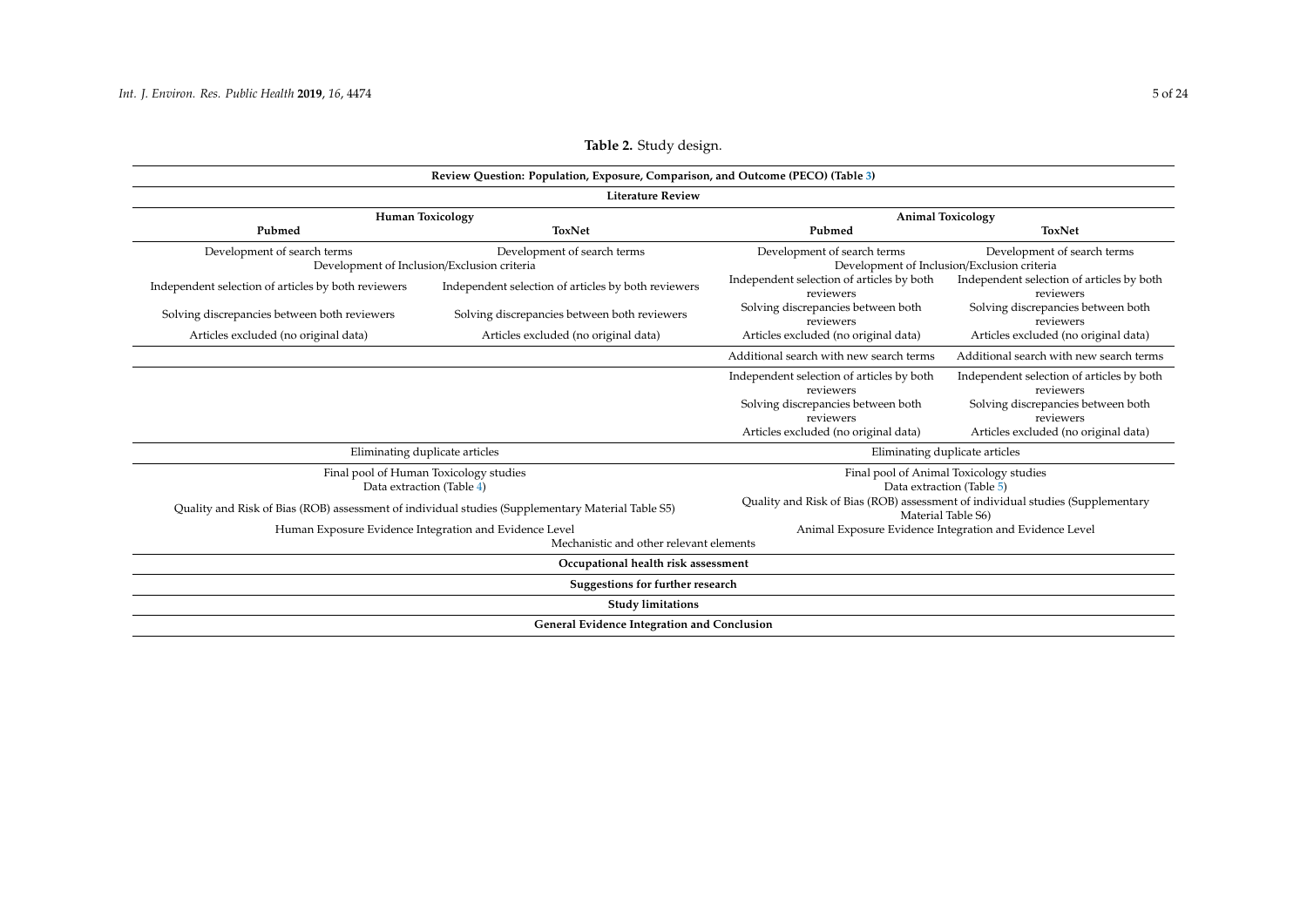<span id="page-5-1"></span><span id="page-5-0"></span>

| Population                                                                                                                                                                                                                                                                                                                                                                                                                                                                                                                                                                    |
|-------------------------------------------------------------------------------------------------------------------------------------------------------------------------------------------------------------------------------------------------------------------------------------------------------------------------------------------------------------------------------------------------------------------------------------------------------------------------------------------------------------------------------------------------------------------------------|
| Workers or occupationally exposed people, including possibly sensitive subgroups                                                                                                                                                                                                                                                                                                                                                                                                                                                                                              |
| <b>Exposure</b>                                                                                                                                                                                                                                                                                                                                                                                                                                                                                                                                                               |
| Exposure to antimony and antimony compounds (all substances containing antimony), through all possible<br>exposure routes (dermal, inhalation and oral ingestion):<br>- Elemental antimony;<br>Trivalent antimony (III) and species: Antimony trioxide, antimony trisulfide, antimony trifluoride,<br>$\overline{\phantom{a}}$<br>antimony trichloride, antimony tribromide, antimony triiodide, antimony potassium tartrate,<br>- Pentavalent antimony (V) and species: Antimony pentafluoride, antimony pentachloride,<br>- Trivalent negative antimony (-III) and species. |
| Comparison                                                                                                                                                                                                                                                                                                                                                                                                                                                                                                                                                                    |
| Non-exposure or exposure beneath threshold that produces critical effect                                                                                                                                                                                                                                                                                                                                                                                                                                                                                                      |
| Outcome                                                                                                                                                                                                                                                                                                                                                                                                                                                                                                                                                                       |
|                                                                                                                                                                                                                                                                                                                                                                                                                                                                                                                                                                               |

**Table 3.** Population, Exposure, Comparison, and Outcome (PECO).

## *2.5. Human Toxicology Studies*

In PubMed, we used the search terms ("Occupational Exposure" [Mesh] OR "work\*" [All Fields]) AND ("antimony" used the search terms ("Occupational Exposure" [Mesh] OR "work\*" [All Fields]) AND ("antimony" [Mesh] OR "antimony" [All Fields]) AND ("Neoplasms" [Mesh] OR "cancer" [All Fields] OR "canc\*" [All Fields]) on 28 June 2018 and this search yielded 26 hits. In ToxLine, we used the corresponding search terms (occupational exposure OR work\*) AND antimony AND (cancer OR neoplas\*) on 28 June 2018 and this search yielded 113 hits.

Development of any type of premalignant lesion, cancer, or malignancy

### *2.6. Animal and Mechanistic Toxicology Studies*

In PubMed, we first used the search terms ("antimony" [Mesh] OR "antimony" [All Fields]) AND ("Neoplas\*" OR "cancer" [All Fields] OR "carcinog\*" [All Fields]) NOT ("sentinel" OR leishman\* OR schistosom\*). This search yielded 117 hits on 28 June 2018. In ToxLine, we first used the search terms antimony AND (Neoplas\* OR cancer OR carcinog\*) on 03 July 2018 and this yielded 392 search hits.

An additional PubMed (on 28 June 2018) and a ToxLine (on 03 July 2018) search was executed, with the following search terms, for PubMed and ToxLine respectively: ("antimony" [MeSH Terms] OR "antimony" [All Fields]) AND ("toxicity" [Subheading] OR "toxicity" [All Fields]) AND ("*In Vivo*" [Journal] OR "*In Vivo* (Brooklyn)" [Journal] OR ("in" [All Fields] AND "vivo"[All Fields]) OR "*in vivo*" [All Fields]), yielding 45 hits; "antimony" AND "toxicity" AND "*In Vivo*" yielding 31 hits.

### *2.7. Inclusion*/*Exclusion Criteria*

We developed inclusion/exclusion criteria, based on PECO and the Schaefer and Myers [\[18\]](#page-22-6) guidelines. These can be found in Supplementary Material Table S2. For some of these criteria, we considered an explication of their rationale to be warranted.

- Studies on poisoning and overdose were excluded, because it is likely that these effects would require a much higher dose than potential carcinogenic doses;
- Studies not involving mammalian species were excluded because of their doubtful applicability to humans;
- Studies in which exposure to antimony compounds is established through unnatural routes, such as intramuscular (IM)/subcutaneaous (SC)/ and intraperitoneal (IP) injection have questionable relevance;
- Studies on anticarcinogenic effects in cancer cells were excluded as one single molecule may enhance malignant transformation of healthy cells as well as inhibit the proliferation and growth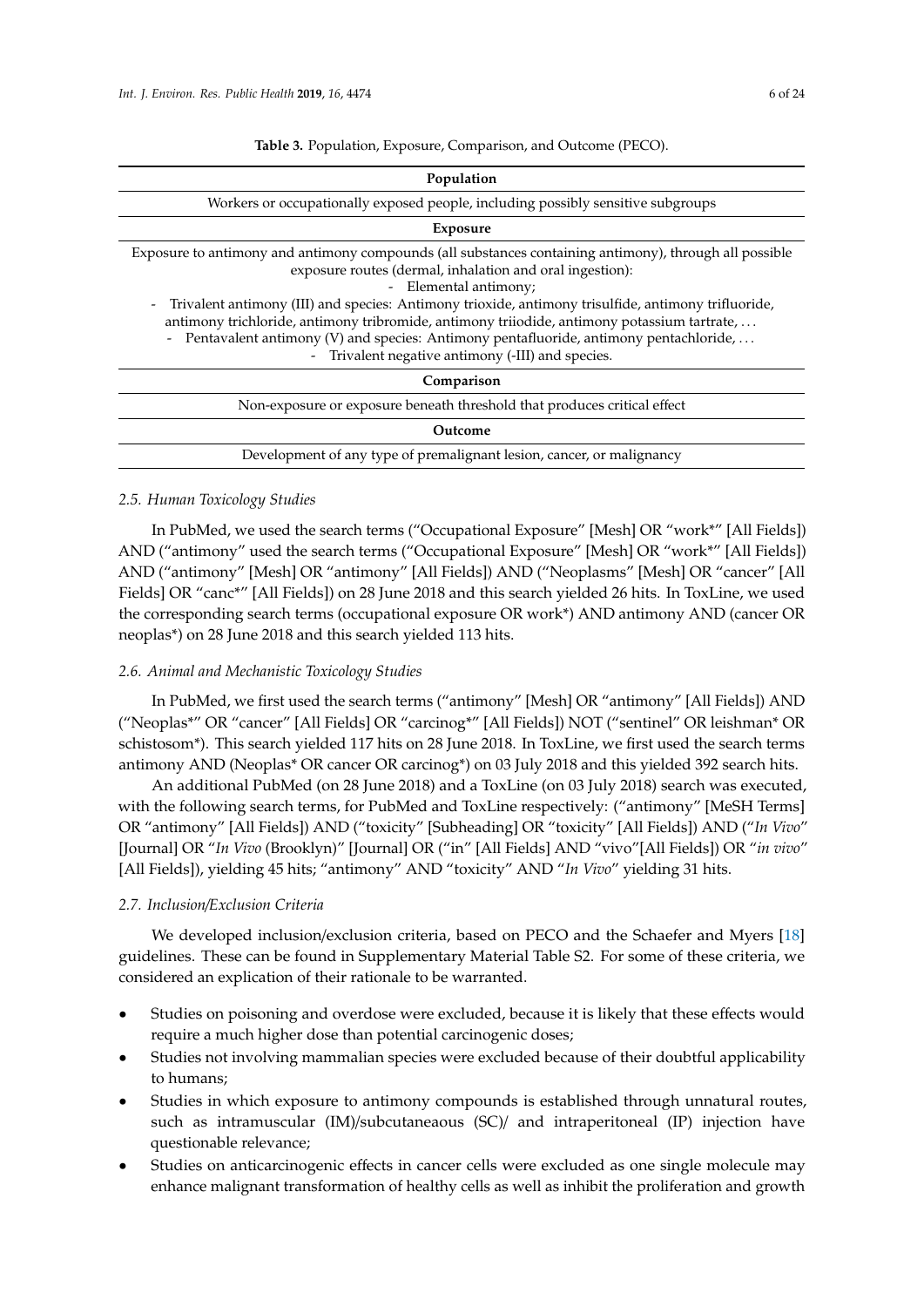of tumor cells [\[19\]](#page-22-7), for instance consider the possibility that a certain compound induces mutations and at the same time inhibits angiogenesis.

#### *2.8. Study Selection*

Two reviewers, M.G. and A.S. independently reviewed the search results, based on title, abstract, full text, inclusion criteria, and exclusion criteria. Disagreements between both reviewers were discussed until final consensus and duplicate articles were removed to arrive at a final data set for human studies, animal studies, and mechanistic studies, respectively. If no full text could be obtained, we based ourselves on the abstract [\[20\]](#page-22-8). In one case, more data was obtained through the NTP Monograph on antimony trioxide [\[21\]](#page-22-9). Supplementary Material Tables S3 and S4 list the study selection.

### 2.8.1. Human Toxicology Studies

The reviewers agreed to include 7 articles from the PubMed search and 11 articles from the ToxLine search. Regarding PubMed articles, there was no discussion between both. Regarding ToxLine articles, A.S. did not include Sweeney 1985 [\[22\]](#page-22-10) and Wingren 1990 [\[23\]](#page-22-11), as antimony is not mentioned in the abstract of those articles. After reading the full text, both agreed to include these 2 articles additionally. As Gerhardsson 1988 [\[24\]](#page-22-12) used the same data as Gerhardsson 1993 [\[25\]](#page-22-13), we only reviewed the latter. A pooling of remaining articles from both search engines resulted in 10 articles with full-text access.

### 2.8.2. Animal Toxicology Studies

The reviewers agreed to include 2 articles from the first PubMed search and 10 articles from the first ToxLine search. Regarding PubMed articles, there was a discussion about 4 more articles (Zhang 2018 [\[26\]](#page-22-14), Kotsopoulos 2012 [\[27\]](#page-22-15), Rossi 1987 [\[28\]](#page-22-16), and Sunderman 1983 [\[29\]](#page-22-17)). All 4 were eventually excluded based on the exclusion criteria: Zhang 2018 [\[26\]](#page-22-14) was no pure animal study because it studied human prostate cancer cells (LnCaP) implanted in mice, Kotsopoulos 2012 [\[27\]](#page-22-15) was no animal study, Rossi 1987 [\[28\]](#page-22-16) had uncertain relevance to health endpoint, and Sunderman 1983 [\[29\]](#page-22-17) met exclusion criterion intramuscular administration. Regarding ToxLine articles, 3 more articles were discussed (Zhang 2018 [\[26\]](#page-22-14), Rossi 1987 [\[28\]](#page-22-16), and Sunderman 1983 [\[29\]](#page-22-17)), which had been excluded before.

As Dieter 1991 [\[30\]](#page-22-18) used the same data as Dieter 1992 [\[31\]](#page-22-19), we only reviewed the latter. The reviewers agreed to include 5 articles from the additional PubMed search and 7 articles from the additional ToxLine search. Zhang 2018 [\[26\]](#page-22-14) had already been excluded after discussion of other search results. Gurnani 1993 [\[32\]](#page-22-20) was excluded upon reading the full text as it included the same data [\[9](#page-21-8)[,33\]](#page-22-21) as Gurnani 1992 (1) [\[34\]](#page-23-0).

Full text of 2 articles was not available: Watt 1983 [\[21\]](#page-22-9) and Gurnani 1992 (2) [\[20\]](#page-22-8). Data of the first article could be found in the NTP Monograph on antimony trioxide, whereas for the second one, we were limited to the abstract. Pooling of remaining articles from all animal searches resulted in 13 articles.

#### *2.9. Data Extraction*

Data was subsequently extracted. In the occupational studies, we characterized the following wherever possible: industry/occupation, sample size and characteristics, study type, time window in which exposure took place, dose of exposure, duration of exposure and principal findings. It was not possible for any of the studies to establish a no observed adverse effects level (NOAEL) nor to establish the lowest observed adverse effects levels (LOAEL). In animal studies, we characterized the following wherever possible: Antimony compound, study animal, sample size, route of exposure, dose of exposure, duration of exposure, principal findings, and LOAEL/NOAEL where possible.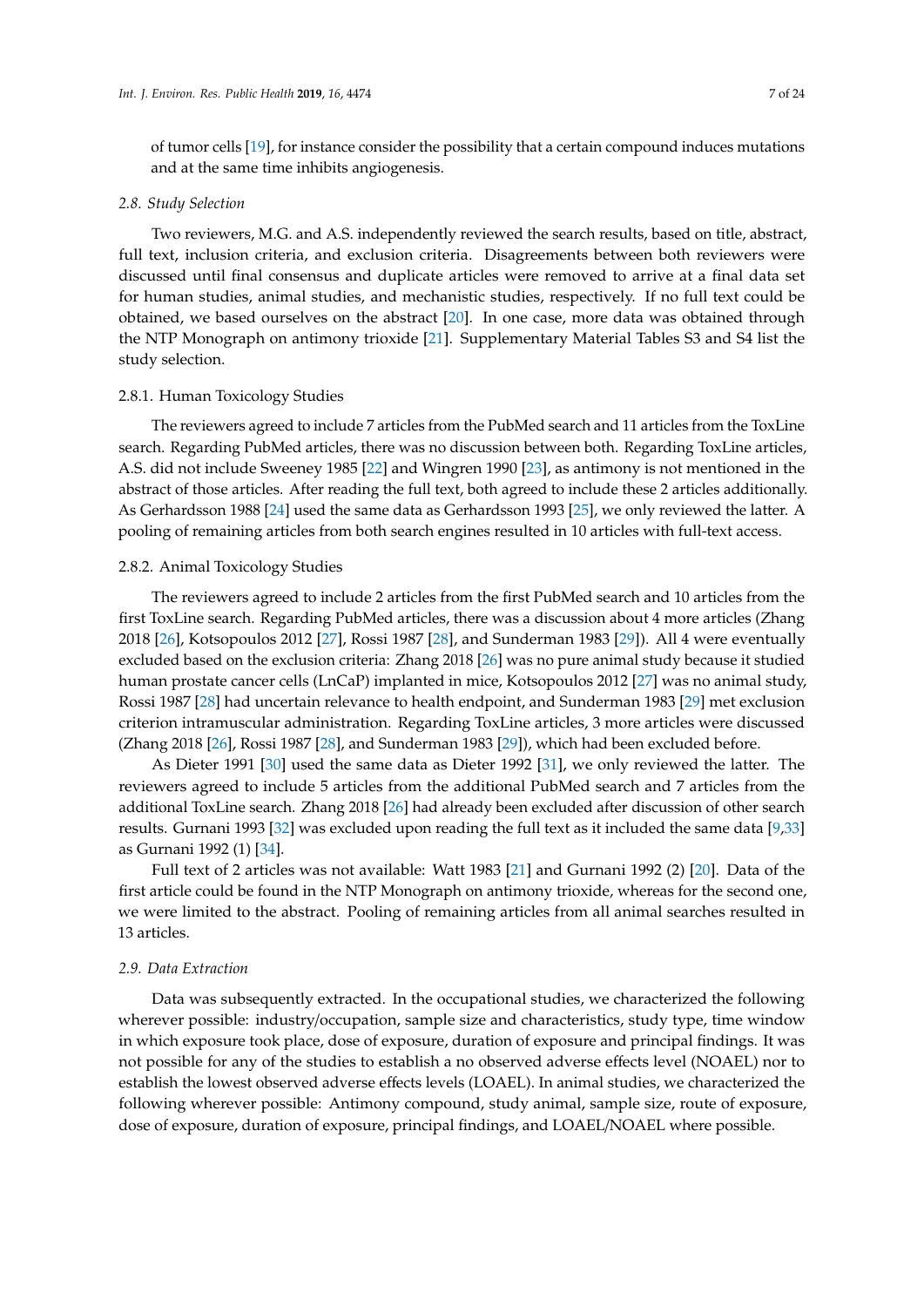### *2.10. Critical Appraisal: Study Quality and Risk of Bias (ROB) Assessment*

Studies included in the individual data streams were assessed according to the TCEQ's guidance score criteria. (See Tables 5–8 in Schaefer and Myers, 2017 [\[18\]](#page-22-6).) In this paper, we mentioned the most important drawbacks of all studies included. Subsequently, we tried to label studies as key, supportive, or informative in nature.

#### *2.11. Evidence Integration*

Afterwards, evidence was integrated in the separate data streams and finally integrated across data streams.

# **3. Results**

## *3.1. Data Extraction*

#### 3.1.1. Human Toxicology Studies

Data of individual studies can be found in Table [4.](#page-10-1) Only two of the human toxicology studies specified the antimony species to which workers were exposed. In Jones 1994 [\[35\]](#page-23-1), these were antimony oxides, in Gerhardsson 1993 [\[25\]](#page-22-13), sulfides and oxides were among the exposures. Most studies [\[25](#page-22-13)[,35](#page-23-1)[–37\]](#page-23-2) were performed in metal smelting and refinery processes. Three studies by the same author examined glassworks [\[4](#page-21-3)[,5](#page-21-4)[,23\]](#page-22-11). For other industrial processes, one study could be found for the following: Antimony smelting [\[38\]](#page-23-3), fur manufacturing [\[22\]](#page-22-10), and steel manufacturing [\[39\]](#page-23-4). The study types were predominantly retrospective occupational cohorts [\[4](#page-21-3)[,5,](#page-21-4)[23,](#page-22-11)[35,](#page-23-1)[38–](#page-23-3)[40\]](#page-23-5). Gerhardsson 1982 [\[37\]](#page-23-2) and 1993 [\[25\]](#page-22-13) were case-control studies.

#### 3.1.2. Animal Toxicology Studies

Data of individual studies can be found in Table [5.](#page-15-1) The substances most studied are antimony trioxide in inhalation [\[16,](#page-22-4)[21,](#page-22-9)[41,](#page-23-6)[42\]](#page-23-7), ingestion [\[33](#page-22-21)[,34](#page-23-0)[,42](#page-23-7)[,43\]](#page-23-8), and dermal contact studies [\[16\]](#page-22-4) as well as antimony potassium tartrate, only in oral ingestion via food or water [\[31](#page-22-19)[,44–](#page-23-9)[46\]](#page-23-10). Antimony ore concentrate (principally trisulfide, also called stibnite in less amounts, as well as oxides such as valentinite, senarmontite, and cervantite) was examined in one inhalation study [\[41\]](#page-23-6), as was antimony trichloride [\[20\]](#page-22-8). Exposed animals were mice, rats, and voles. Exposure doses varied widely and exposure duration ranged from single gift to two years to lifelong exposures of more than 2.5 years.

### *3.2. Critical Appraisal: Study Quality and Risk of Bias (ROB) Assessment*

### 3.2.1. Human Toxicology Studies

Supplementary Table S5 displays the critical appraisal according to the TCEQ's guidance score criteria.

Major weaknesses hampering the interpretation and validity of findings are common across multiple studies. These problems are evaluated now. Afterwards, the final selection of informative (I), supportive (S), and key (K) studies is based on this appraisal. First and probably most importantly, in all studies antimony was one of many exposures. Some of these exposures (arsenic, cobalt, asbestos, smoking, and polycyclic aromatic hydrocarbons (PAHs)) are known causes of cancer. For instance, Wingren et al. [\[4\]](#page-21-3) and Jones et al. [\[36\]](#page-23-11) showed significant correlations between exposure to antimony, lead, and arsenic. This makes attributing risk to individual compounds difficult as confounding effects are very likely. None of the studies could sort out the individual effects of metals, nor by stratification nor by multiple regression analysis [\[4\]](#page-21-3).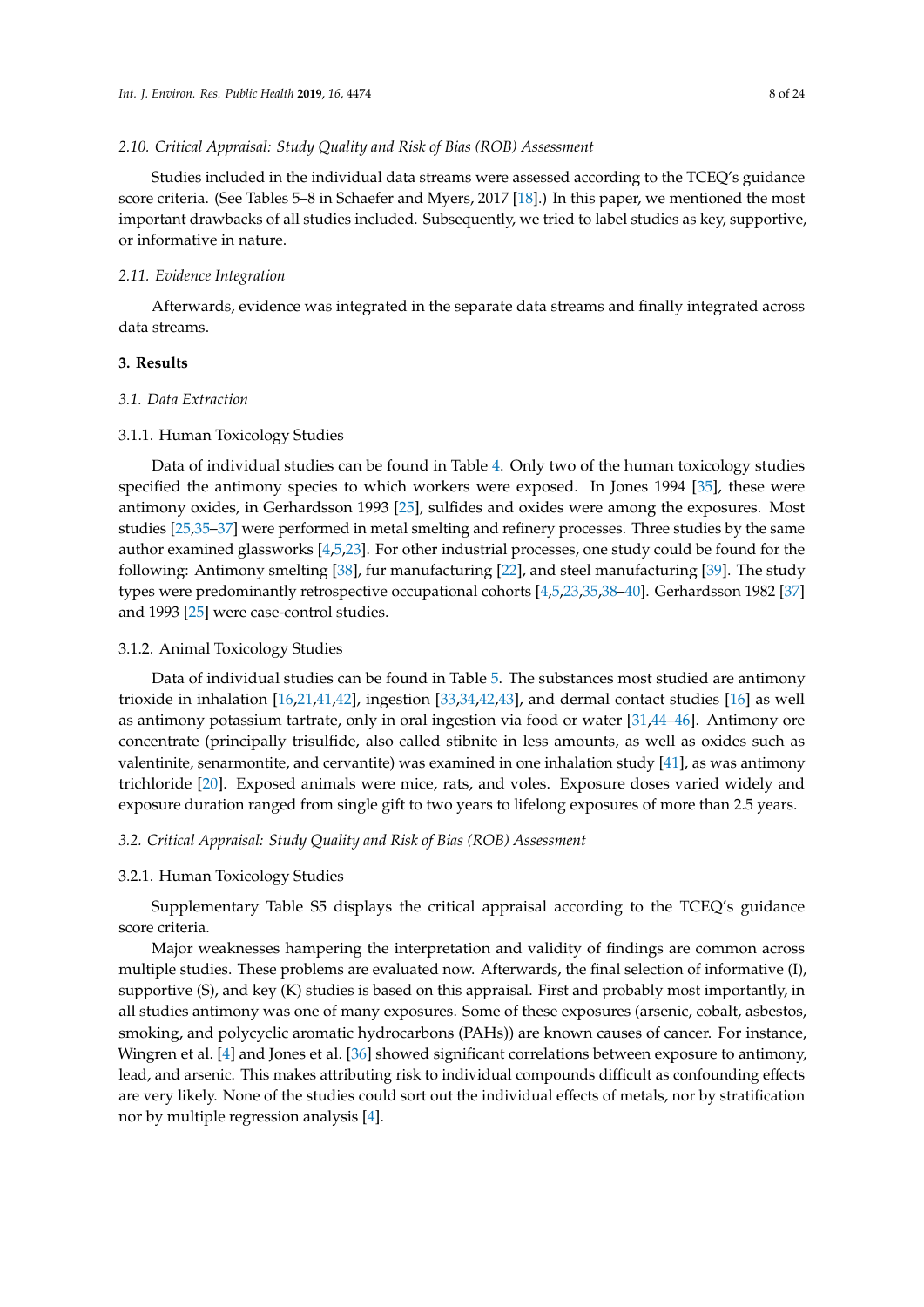| Reference                         | Industry, Occupation,<br>Exposure                            | <b>Sample Characteristics</b>                                                                                                                                                                                                                                                                       | Sample Size<br>(N)                                       | Time period                         | <b>Study Type</b>                       | Dose of<br>Exposure                                                | Duration of<br>Exposure                                                                                                       | Findings                                                                                                                                                                                                                                                                                                                                                                                                                                                                                                                                                                                                                                                                           |
|-----------------------------------|--------------------------------------------------------------|-----------------------------------------------------------------------------------------------------------------------------------------------------------------------------------------------------------------------------------------------------------------------------------------------------|----------------------------------------------------------|-------------------------------------|-----------------------------------------|--------------------------------------------------------------------|-------------------------------------------------------------------------------------------------------------------------------|------------------------------------------------------------------------------------------------------------------------------------------------------------------------------------------------------------------------------------------------------------------------------------------------------------------------------------------------------------------------------------------------------------------------------------------------------------------------------------------------------------------------------------------------------------------------------------------------------------------------------------------------------------------------------------|
| Gerhardsson<br>1982 [37]          | Metal smelting and<br>refinery (Sb species not<br>specified) | Cases: deceased men in northern<br>Sweden, and who died during the<br>period 1976-1978, divided into 3<br>groups (I: death caused by malignancy,<br>II: death caused by cardiovascular<br>disease III: death from other causes);<br>Controls: age-matched men from a<br>town 50 km from the factory | Cases: 40 (I: 15,<br>II: $17$ , III: 8);<br>Controls: 11 | Before 1978<br>(death<br>1976-1978) | Case-control                            | Not measured,<br>instead tissue<br>concentrations<br>were measured | Duration of<br>employment,<br>interindividual<br>differences. I: $30.9y + -$<br>$7,1$ ; II: 32,5 + - 8,2; III:<br>$28.9 + 10$ | Antimony amounts in lung tissue of deceased<br>workers were significantly higher than in the<br>reference group ( $p < 0.001$ ). They did not<br>differ significantly between worker groups.                                                                                                                                                                                                                                                                                                                                                                                                                                                                                       |
| Sweeney 1985<br>$[22]$            | Fur workers (Sb species<br>not specified)                    | Subjects: pensioned fur dressers,<br>compared to Standardized Mortality<br>Ratios (SMR) in the US and in New<br>York City (NYC)                                                                                                                                                                     | 168                                                      | Before 1977                         | Retrospective<br>occupational<br>cohort | Not measured                                                       | No data                                                                                                                       | SMR's for gross mortality are 118 and 111<br>(compared to US and NYC rates). Increased<br>risk of death from all malignancies combined<br>(SMR 184 (US) and 151 (NYC), $p < 0.05$ ),<br>which reflected the significantly higher than<br>expected risk from lung cancer (SMR 232, $p <$<br>0.05). Mortality from colorectal cancer, as well<br>as from nonmalignant respiratory diseases,<br>was also slightly elevated (not significant).                                                                                                                                                                                                                                         |
| Wingren 1987<br>$\left[5\right]$  | Glassworks (Sb species<br>not specified)                     | Subjects: glassworks employees.<br>Referents: rural referents (farmers,<br>forestry workers,  )                                                                                                                                                                                                     | Subjects: 887;<br>Referents: 4611                        | 1950-1982                           | Retrospective<br>occupational<br>cohort | Not measured                                                       | Duration of<br>employment                                                                                                     | OR for total cancer was 1.3 (90% CI 1.02-1.4),<br>OR for lung cancer 1.9 (90% CI 1.1-2.5), OR<br>for stomach cancer was 1.6 (90% CI 1.1-2.0),<br>OR for colon cancer was 1.7 (90% CI 1.04-2.5).<br>OR for cancer were highest in glassblowers.                                                                                                                                                                                                                                                                                                                                                                                                                                     |
| Wingren 1990<br>$\left[23\right]$ | Glassworks (Sb species<br>not specified)                     | Subjects: male art glass workers,<br>compared to expected national and<br>county mortality rates                                                                                                                                                                                                    | 625                                                      | 1964-1985                           | Retrospective<br>occupational<br>cohort | Not measured                                                       | At least one month,<br>average exposure per<br>person 15,6 years;<br>9151 person years at<br>risk                             | Compared to national and county death rates,<br>a moderate increase in total cancer deaths was<br>observed (not significant; 26 observed cases<br>vs. 22.3 and 18.9 expected from national and<br>county death rates, respectively). Particularly<br>noted for lung cancer, (6 observed cases vs.<br>4.2 ( $p > 0.1$ ) and 2.5 ( $p < 0.1$ ) expected,<br>respectively), colon cancer (4 observed cases<br>vs. 1.6 expected, not significant), cancer of the<br>pharynx (2 observed cases vs. 0.2 and 0.1<br>expected, $p < 0.05$ for both), and prostate (4<br>observed cases vs. 3.0 and 2.4 expected, not<br>significant). A correlation with duration of<br>exposure was seen. |
| Finkelstein 1991<br>$[39]$        | Steel manufacturing (Sb<br>species not specified)            | Subjects: deceased workers at an<br>electric arc steel making operation,<br>compared to expected provincial<br>mortality rates                                                                                                                                                                      | 335                                                      | Deceased before<br>1989             | Retrospective<br>occupational<br>cohort | Below 10% of<br>TLV for<br>antimony                                | Ever worked                                                                                                                   | Eight of thirty men who had ever worked in<br>the pouring pit area died of lung cancer<br>(PMR=provincial mortality rate 276; $p \le 0.01$ );<br>non-significant excess mortality for lung<br>cancer among other melting department<br>employees (PMR 145, $p = 0.1$ ); excess<br>mortality as well for gallbladder cancer (PMR                                                                                                                                                                                                                                                                                                                                                    |

# **Table 4.** Data extraction human studies.

1000,  $p = 0.04$ ). There was a significant correlation between lung cancer risk and duration of exposure.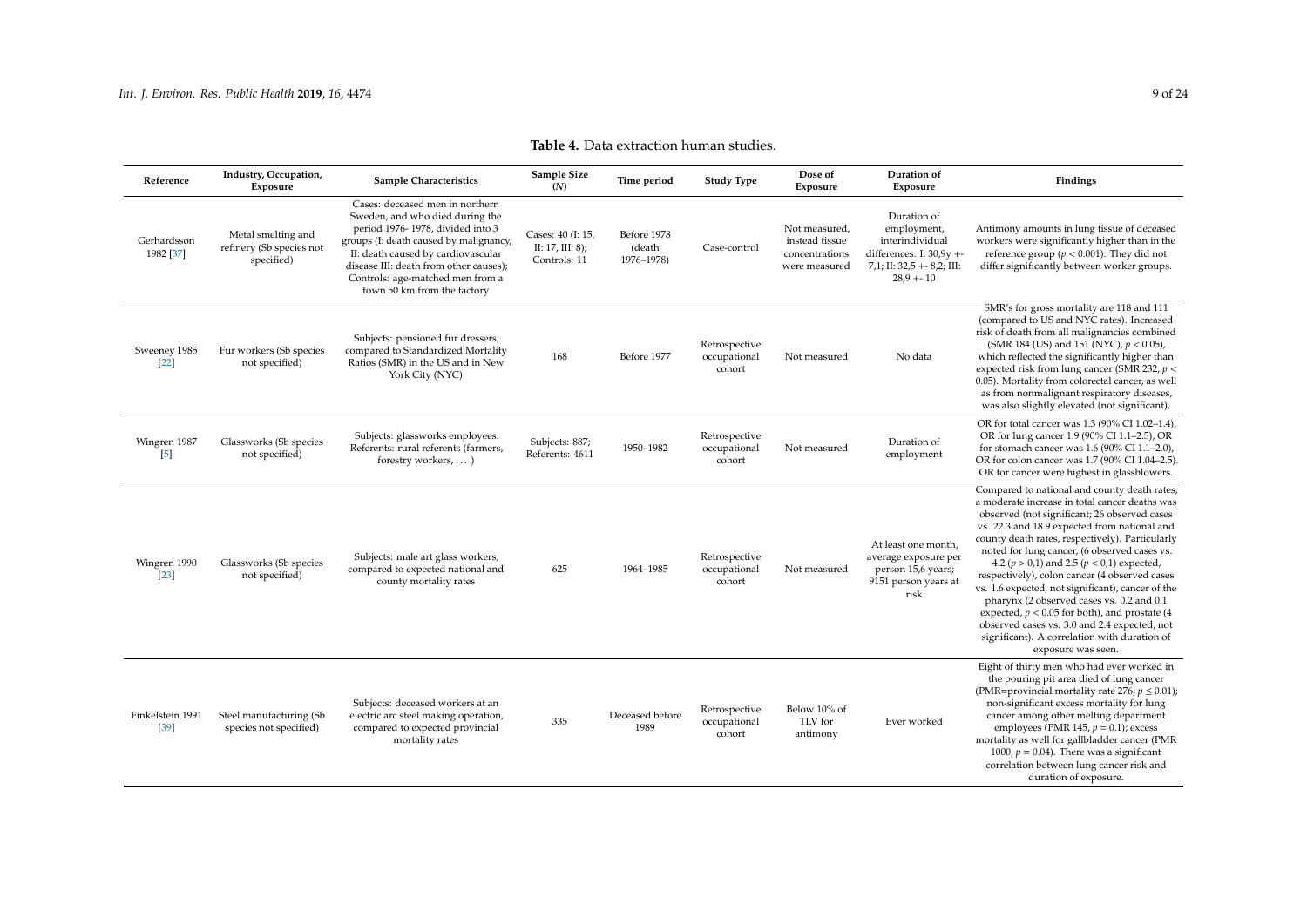| Reference                       | Industry, Occupation,<br>Exposure                            | Sample Characteristics                                                                                                     | Sample Size<br>(N)                            | Time period                                                                                                                    | <b>Study Type</b>                       | Dose of<br>Exposure                                                                                                                                 | Duration of<br>Exposure                                                                                         | Findings                                                                                                                                                                                                                                                                                                                                                                                                                                                                                                                                                                                                                                                                                                                                                                                                                                                                                                                                                                                                |
|---------------------------------|--------------------------------------------------------------|----------------------------------------------------------------------------------------------------------------------------|-----------------------------------------------|--------------------------------------------------------------------------------------------------------------------------------|-----------------------------------------|-----------------------------------------------------------------------------------------------------------------------------------------------------|-----------------------------------------------------------------------------------------------------------------|---------------------------------------------------------------------------------------------------------------------------------------------------------------------------------------------------------------------------------------------------------------------------------------------------------------------------------------------------------------------------------------------------------------------------------------------------------------------------------------------------------------------------------------------------------------------------------------------------------------------------------------------------------------------------------------------------------------------------------------------------------------------------------------------------------------------------------------------------------------------------------------------------------------------------------------------------------------------------------------------------------|
| Gerhardsson<br>1993 [25]        | Metal smelting/refinery<br>(antimony sulfides and<br>oxides) | Cases: deceased male smelter workers.<br>Controls: 15 rural and 10 urban<br>controls.                                      | 85                                            | Before late<br>1970's                                                                                                          | Case-control                            | Not measured                                                                                                                                        | 26 to 32 years                                                                                                  | An 11-fold higher concentration of Sb in lungs<br>of smelter workers was seen, not associated<br>with higher incidence of lung cancer<br>(compared to non-lung cancer smelter<br>workers or rural or urban controls).                                                                                                                                                                                                                                                                                                                                                                                                                                                                                                                                                                                                                                                                                                                                                                                   |
| Wingren 1993<br>$\vert 4 \vert$ | Glassworks (Sb species<br>not specified)                     | Subjects: glassworks employees.<br>Referents: rural referents (farmers,<br>forestry workers,  )                            | Subjects: 887;<br>Referents: 4611             | 1950-1982                                                                                                                      | Retrospective<br>occupational<br>cohort | Oualitatively<br>stratified (none,<br>low or high),<br>not measured                                                                                 | Duration of<br>employment,<br>interindividual<br>differences                                                    | OR (with 90% CI) for colon cancer were<br>correlated with exposure: no exposure to<br>antimony $1.4$ (0.6–3.3) low exposure $1.8$<br>(0.8-13.8) high exposure 5.0 (2.6-9.6); no<br>excess risk for lung cancer and a decrease in<br>stomach cancer risk were seen (no significance<br>level reported).                                                                                                                                                                                                                                                                                                                                                                                                                                                                                                                                                                                                                                                                                                  |
| Jones 1994 [35]                 | Metal smelting/refinery<br>(antimony oxides)                 | Subjects: antimony workers,<br>compared to expected national and<br>county death rates                                     | 525                                           | Appr.<br>1940-1992<br>(study<br>enrollment and<br>follow-up<br>period); split<br>into two groups<br>(before and after<br>1961) | Retrospective<br>occupational<br>cohort | Average levels<br>of air<br>contamination:<br>$0,0005 - 0,11$<br>mg/m3                                                                              | At least 3 months                                                                                               | An excess of all neoplasm mortality in<br>antimony workers (69 vs 54.7 expected, $p <$<br>0.07) was seen, attributable to excess lung<br>cancer mortality (37 vs. 23.9 expected, $p =$<br>0.016). This excess was not observed for<br>workers recruited after 1/1/1961.                                                                                                                                                                                                                                                                                                                                                                                                                                                                                                                                                                                                                                                                                                                                 |
| Schnorr 1995<br>$[38]$          | Antimony smelting (Sb<br>species not specified)              | Antimony smelter workers of<br>predominantly hispanic ancestry,<br>compared to national and ethnic<br>specific death rates | 1014 (Hispanics:<br>923; white<br>Texans: 91) | 1937-1971<br>(employment<br>and follow-up<br>period))                                                                          | Retrospective<br>occupational<br>cohort | Eight hour TWA<br>for Sb exposure<br>in 1975: mean<br>$0,551$ mg/m3<br>(range<br>$0,110-2,0$ ; in<br>1976 mean 0,747<br>mg/m3 (range<br>$0,05-6,2)$ | At least 3 months,<br>33,773 person years at<br>risk, of which 6.8<br>years employment<br>per person on average | Overall cancer mortality (SMR 0.88; 95% CI<br>0.72-1.06) compared to US white mortality<br>rates was diminished. This was expected<br>among the Hispanic subgroup studied.<br>Standardized Mortality Ratios (SMR) for lung<br>cancer were (95% CI): 0.75 (0.51-1.07) and<br>SMR (90% CI) 1.39 (1.01-1.88) relative to U.S.<br>white male mortality rates and Texas<br>ethnic-specific mortality rates, respectively.<br>An increase with duration of employment was<br>seen. A significant excess in mortality was<br>observed for cancers of the liver, biliary tract,<br>and gall bladder (SMR 3.17; 95% CI 1.27-6.52<br>and SMR 1.58; 95% CI 0.57-3.44 relative to U.S.<br>white male mortality rates and Texas<br>ethnic-specific mortality rates, respectively).<br>Stomach cancer was elevated, but not<br>significantly (SMR 1.49; 95% CI 0.71-2.74 and<br>SMR 1.24; 95% CI 0.50-2.55 relative to U.S.<br>white male mortality rates and Texas<br>ethnic-specific mortality rates, respectively) |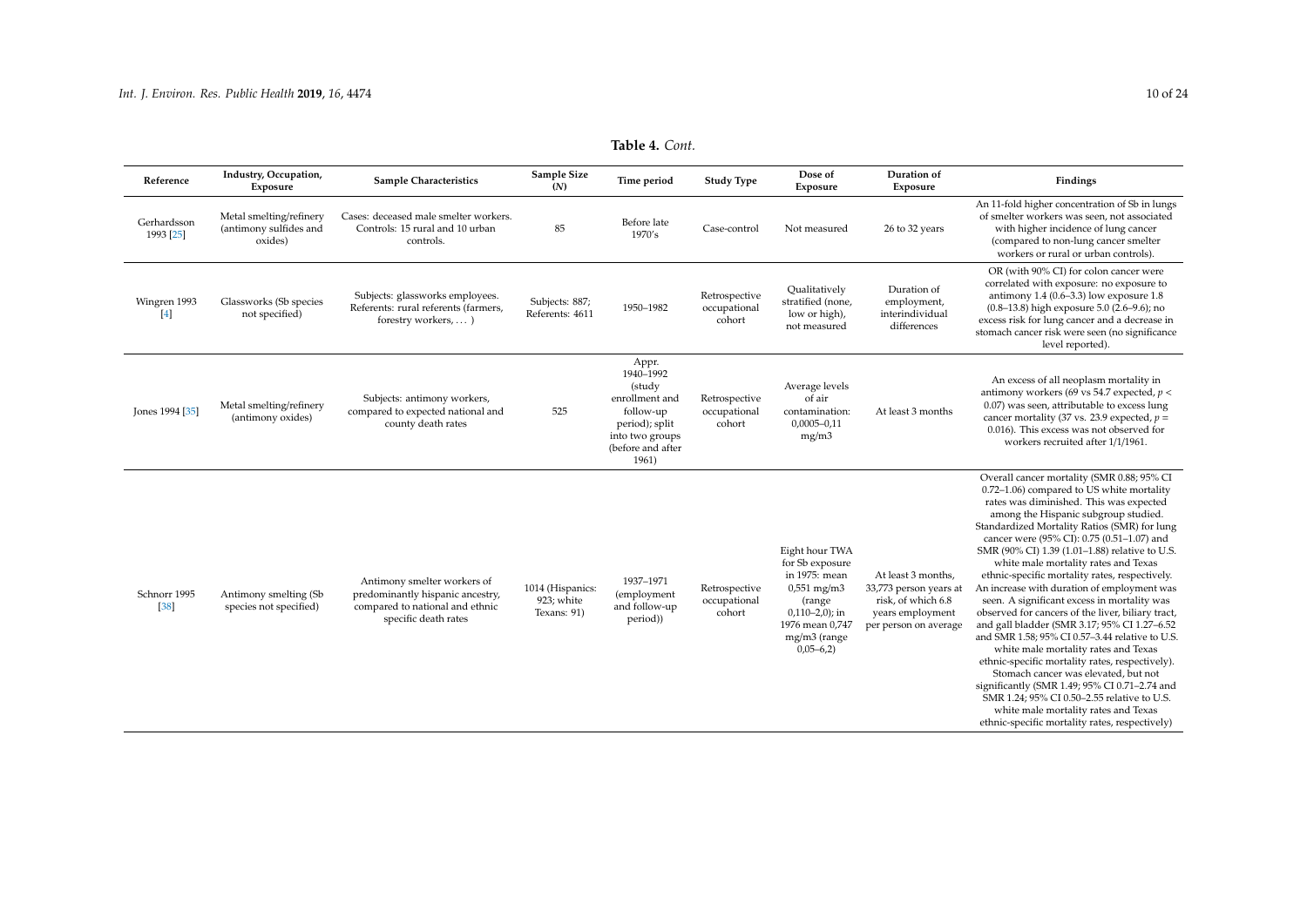<span id="page-10-0"></span>

| Reference       | Industry, Occupation,<br>Exposure                     | <b>Sample Characteristics</b>                                                                       | Sample Size<br>(N) | Time period                                                         | <b>Study Type</b>                       | Dose of<br>Exposure                                                                                                                                                                                                                     | Duration of<br>Exposure        | Findings                                                                                                                                                                                                                                                                                                                                                                                                                                                                                                                                                                                     |
|-----------------|-------------------------------------------------------|-----------------------------------------------------------------------------------------------------|--------------------|---------------------------------------------------------------------|-----------------------------------------|-----------------------------------------------------------------------------------------------------------------------------------------------------------------------------------------------------------------------------------------|--------------------------------|----------------------------------------------------------------------------------------------------------------------------------------------------------------------------------------------------------------------------------------------------------------------------------------------------------------------------------------------------------------------------------------------------------------------------------------------------------------------------------------------------------------------------------------------------------------------------------------------|
| Jones 2007 [36] | Metal smelting/refinery<br>(Sb species not specified) | Subjects: 1462 male workers at a<br>former tin smelter compared to<br>expected national death rates | 1462               | 1972-1991, with<br>back-extrapolation<br>of expsoures<br>until 1937 | Retrospective<br>occupational<br>cohort | 1972-1991: 0,37<br>mg/m3<br>$(0,001-2,7);$<br>extrapolation of<br>exposure data to<br>3 different<br>scenarios (A, B,<br>C). scenario A:<br>$0,59(0,003-3,3);$<br>scenario B 0,62<br>$(0,003-3,7);$<br>scenario C 0,63<br>$(0,003-4,7)$ | 35 942 person-years at<br>risk | Weighted gradients (assuming that the<br>resulting excess relative risk of lung cancer<br>declines with time since exposure and<br>attained age) and unweighted gradients were<br>calculated for the relationship between<br>Antimony exposure and lung cancer risk.<br>None of the unweighted gradients were<br>significant (significance level 0.05), whereas<br>all of the calculated weighted gradients were<br>significant: A, Sb weighted: 1.66 (0.56, 3.77 $p$ )<br>$= 0.004$ ; B Sb weighted: 1.18 (0.28, 3.08 $p =$<br>0.013); C Sb weighted 1.20 (0.35, 2.09 $p =$<br>$(0.016)$ ). |

# **Table 5.** Data extraction animal studies.

<span id="page-10-1"></span>

|                      |                      |                                                        |                                                         |                                                              |                                                                                                                                    | <b>Animal Studies - Inhalation</b>                                     |                                                                                                                                                                                                                                                                                                                                                                                                                                                                                                                                                                                                                                                                                                                                                                                                                                                                                                                                                                                                                         |                                                                                                                                                                                                                |                                                                                                                                                                     |
|----------------------|----------------------|--------------------------------------------------------|---------------------------------------------------------|--------------------------------------------------------------|------------------------------------------------------------------------------------------------------------------------------------|------------------------------------------------------------------------|-------------------------------------------------------------------------------------------------------------------------------------------------------------------------------------------------------------------------------------------------------------------------------------------------------------------------------------------------------------------------------------------------------------------------------------------------------------------------------------------------------------------------------------------------------------------------------------------------------------------------------------------------------------------------------------------------------------------------------------------------------------------------------------------------------------------------------------------------------------------------------------------------------------------------------------------------------------------------------------------------------------------------|----------------------------------------------------------------------------------------------------------------------------------------------------------------------------------------------------------------|---------------------------------------------------------------------------------------------------------------------------------------------------------------------|
| Reference            | Antimony<br>Compound | <b>Study Animal</b><br>and Sex (M:<br>Male, F: Female) | Sample Size                                             | Dose of<br>Exposure                                          | Duration of<br>Exposure                                                                                                            | Examinations<br><b>Relevant to Cancer</b><br>Development<br>Assessment | <b>Principal Findings</b>                                                                                                                                                                                                                                                                                                                                                                                                                                                                                                                                                                                                                                                                                                                                                                                                                                                                                                                                                                                               | <b>LOAEL/NOAEL</b>                                                                                                                                                                                             | <b>Notes</b>                                                                                                                                                        |
| Watt 1983 [21]       | Antimony<br>trioxide | CDF rats (only F)                                      | 13, 17 and 18<br>per exposure<br>group,<br>respectively | 0, 1.6, 4.2<br>mg/m <sup>3</sup>                             | 1 year/2 years                                                                                                                     | Unknown, data<br>extracted from NTP<br>report                          | Scirrhous lung carcinoma significantly increased in<br>highest exposure group ( $p < 0.01$ ); Squamous cell<br>lung carcinoma not significantly increased;<br>Alveolar/bronchiolar lung adenoma: not significantly<br>increased. Significantly increased potential<br>preneoplastic* lesions in all exposure groups: foci of<br>fibrosis, lungs grossly mottled; pneumocyte<br>hyperplasia; increases in incidence of multinucleated<br>giant cells in exposed groups (no $p$ value reported).                                                                                                                                                                                                                                                                                                                                                                                                                                                                                                                          | LOAEL for potential<br>preneoplastic lung<br>lesions (hyperplasia,<br>fibrosis, grossly<br>mottled lungs): 1.6<br>mg/m <sup>3</sup> TWA and<br>LOAEL for lung<br>carcinoma: $4.2 \text{ mg/m}^3$<br><b>TWA</b> | * interpretation in<br>NTP 2017, authors<br>didn't make<br>statement about<br>preneoplastic lesions;<br>calculations of<br>significance based on<br><b>NTP 2017</b> |
| Groth 1986<br>$[41]$ | Antimony<br>trioxide | Albino Wistar<br>Han rats (M/F)                        | 90 per sex per<br>exposure<br>group                     | 0 and 45 or 46<br>$mg/m3$ (range<br>0-91 mg/m <sup>3</sup> ) | 7 hours/day, 5<br>days/week during<br>71-73 weeks with<br>intermediate sacrifice<br>at 6, 9 and 12 months<br>(5 per sex per group) | Full necropsy                                                          | No lung neoplasms in male rats. Significant increase<br>in lung neoplasms in exposed female rats: total 19/89<br>vs. $0/89$ ( $p < 0.001$ ); Squamous cell carcinoma $9/89$ vs.<br>0/89 ( $p < 0.01$ ); Scirrhous carcinoma 5/89 vs. 0/89 ( $p <$<br>0.05); Bronchioalveolar Adenoma 11/89vs 0/89 ( $p$ <<br>0.001). In females, histopathologic lung changes (not<br>quantified): increase in dense particles aggregates,<br>alveolar wall thickening consisting of interstitial<br>fibrosis and alveolar cell-wall hypertrophy and<br>hyperplasia; sometimes cuboidal and columnar cell<br>metaplasia occurred from these foci. Foci containing<br>cholesterol clefts were observed. Sometimes<br>neoplasms arose from sites of interstitial fibrosis. In<br>males: similar changes were seen, but less alveolar<br>protein, less foci with cholesterol clefts, more<br>metaplasia, more leukocytes, additionally<br>eosinophilic material resembling amyloid No<br>significant differences in other types of cancer. | LOAEL for lung<br>neoplasms in female<br>rats: 45 mg/m <sup>3</sup> TWA                                                                                                                                        |                                                                                                                                                                     |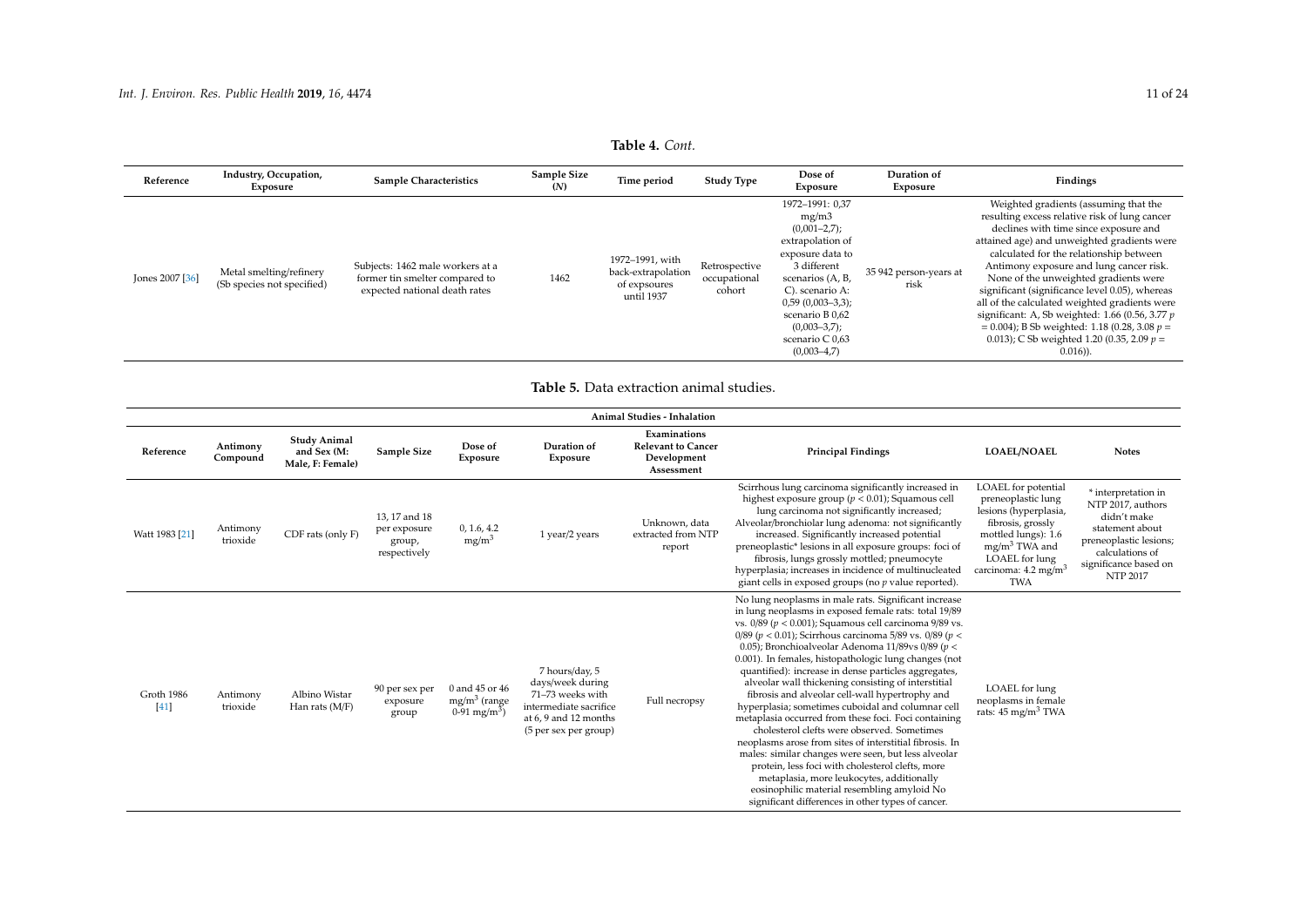|                       |                                                                   |                                                        |                                     |                                               |                                                                                                                                                | Animal Studies - Inhalation                                                                                 |                                                                                                                                                                                                                                                                                                                                                                                                                                                                                                                                                         |                                                                                                                                                                                                                   |                                                                                                                                                                     |
|-----------------------|-------------------------------------------------------------------|--------------------------------------------------------|-------------------------------------|-----------------------------------------------|------------------------------------------------------------------------------------------------------------------------------------------------|-------------------------------------------------------------------------------------------------------------|---------------------------------------------------------------------------------------------------------------------------------------------------------------------------------------------------------------------------------------------------------------------------------------------------------------------------------------------------------------------------------------------------------------------------------------------------------------------------------------------------------------------------------------------------------|-------------------------------------------------------------------------------------------------------------------------------------------------------------------------------------------------------------------|---------------------------------------------------------------------------------------------------------------------------------------------------------------------|
| Reference             | Antimony<br>Compound                                              | <b>Study Animal</b><br>and Sex (M:<br>Male, F: Female) | Sample Size                         | Dose of<br>Exposure                           | Duration of<br>Exposure                                                                                                                        | Examinations<br><b>Relevant to Cancer</b><br>Development<br>Assessment                                      | <b>Principal Findings</b>                                                                                                                                                                                                                                                                                                                                                                                                                                                                                                                               | <b>LOAEL/NOAEL</b>                                                                                                                                                                                                | <b>Notes</b>                                                                                                                                                        |
|                       | Antimony ore<br>concentrate<br>(principally<br>stibnite,<br>Sb2S3 | Albino Wistar<br>Han rats (M/F)                        | 90 per sex per<br>exposure<br>group | 0 and 36 or 40<br>$mg/m3$ (range<br>$0 - 191$ | 7 hours/day, 5<br>days/week during<br>71-73 weeks with<br>intermediate sacrifice<br>at 6, 9 and 12 months<br>(5 per sex per<br>exposure group) | Full necropsy                                                                                               | No lung neoplasms in male rats. Significant increase<br>in lung neoplasms in exposed female rats vs.<br>non-exposed rats: total 17/89 vs. $0/89$ ( $p < 0.001$ );<br>histopathology of the lungs in female and male rats<br>exposed to Sb ore was qualitatively similar to that<br>seen with the Sb2O3-exposed animals. The only<br>differences for males were fewer particles and the<br>presence of some birefringent particles, as well as<br>granulomas in tracheobronchial lymph nodes. No<br>significant differences in other types of cancer.    | LOAEL for lung<br>neoplasms in female<br>rats: $36 \text{ mg/m}^3$ TWA                                                                                                                                            |                                                                                                                                                                     |
| Newton 1994<br>$[47]$ | Antimony<br>trioxide                                              | Fischer 344 rats<br>(M/F)                              | 50 per sex per<br>exposure<br>group | 0, 0.25, 1, 5,<br>and 25 mg/m <sup>3</sup>    | 6 h/day, 5 d/week for<br>13 weeks followed by<br>27 week postexposure<br>period                                                                | Twice daily<br>observation, gross<br>post mortem<br>examinations,<br>histopathology of<br>heart and airways | Survival equal. Elevated absolute and relative lung<br>weights in two highest exposure groups. Leukemia<br>(typical finding at this age in this species). Increase in<br>lung lesions related to exposure: chronic interstitial<br>inflammation, interstitial fibrosis, granulomatous<br>inflammation in highest exposure groups,<br>bronchiolar/alveolar hyperplasia, increase in alveolar<br>macrophages (no calculation of significance).                                                                                                            | NOAEL for<br>carcinoma $25 \text{ mg/m}^3$                                                                                                                                                                        |                                                                                                                                                                     |
|                       | Antimony<br>trioxide                                              | Fischer 344 rats<br>(M/F)                              | 65 per sex per<br>exposure<br>group | 0, 0.05, 0.5,<br>and $5 \text{ mg/m}^3$       | 6 h/day, 5 d/week for<br>52 weeks followed by<br>52 week postexposure<br>period                                                                | Twice daily<br>observation, gross<br>post mortem<br>examinations,<br>histopathology of<br>heart and airways | Increase in potential* preneoplastic lung lesions<br>related to exposure: chronic interstitial inflammation<br>in highest exposure group ( $p < 0.001$ ), interstitial<br>fibrosis (unclear if significant and at what exposure<br>level), granulomatous inflammation (unclear if<br>significant and at what exposure level),<br>bronchiolar/alveolar hyperplasia (unclear if<br>significant and at what exposure level), increase in<br>alveolar/intra-alveolar/peribronchial macrophages<br>(significant from $0.05 \text{ mg/m}^3$ ).                | NOAEL for<br>carcinoma: $5 \text{ mg/m}^3$ ;<br>LOAEL for potential*<br>preneoplastic lung<br>lesions (increase in<br>macrophages): 0.05<br>mg/m <sup>3</sup>                                                     | * interpretation in<br>NTP 2017, authors<br>didn't make<br>statement about<br>preneoplastic lesions;<br>calculations of<br>significance based on<br><b>NTP 2017</b> |
| NTIS/NTP<br>2016 [16] | Antimony<br>trioxide                                              | Wistar Han Rats<br>(M)                                 | 50 per sex per<br>exposure<br>group | 0,3,10,30<br>mg/m <sup>3</sup>                | two years, 5 d per<br>week, 6 h per day,<br>with interim sacrifice<br>at 6 and 12 months                                                       | Full necropsy                                                                                               | In lung tissue: Alveolar/bronchiolar adenoma or<br>carcinoma: no significant difference;<br>Alveolar/bronchiolar carcinoma: no significant<br>difference; Alveolar/bronchiolar adenoma no<br>significant difference. Significantly increased<br>preneoplastic lesions ( $p < 0.01$ for all exposed groups):<br>lung alveolar epithelium hyperplasia; lung<br>bronchiole epithelium hyperplasia. In adrenal gland<br>benign pheochromocytoma and adrenal medulla<br>hyperplasia significantly increased in highest<br>exposure group (both $p < 0.05$ ). | LOAEL for potential<br>preneoplastic lung<br>lesions<br>(alveolar/bronchiolar<br>epithelium<br>hyperplasia): 3<br>$mg/m3$ exposure dose;<br>NOAEL and LOAEL<br>for adrenal medulla<br>10 and 30 mg/m <sup>3</sup> |                                                                                                                                                                     |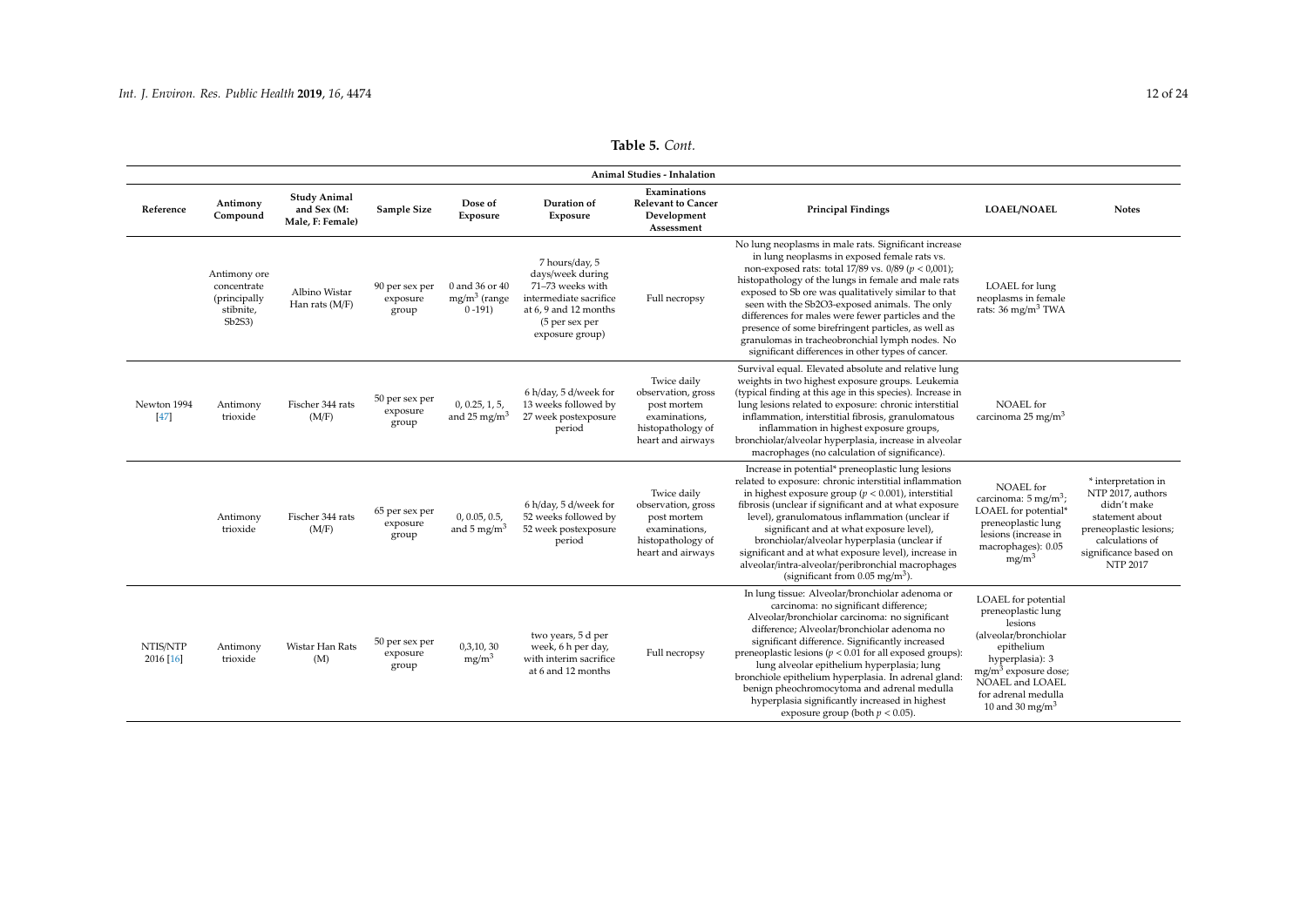|           | Animal Studies - Inhalation |                                                        |                                    |                                                     |                                                                                                          |                                                                        |                                                                                                                                                                                                                                                                                                                                                                                                                                                                                                                                                                                                                                            |                                                                                                                                                                                                                   |                                                                                                                                |  |  |  |
|-----------|-----------------------------|--------------------------------------------------------|------------------------------------|-----------------------------------------------------|----------------------------------------------------------------------------------------------------------|------------------------------------------------------------------------|--------------------------------------------------------------------------------------------------------------------------------------------------------------------------------------------------------------------------------------------------------------------------------------------------------------------------------------------------------------------------------------------------------------------------------------------------------------------------------------------------------------------------------------------------------------------------------------------------------------------------------------------|-------------------------------------------------------------------------------------------------------------------------------------------------------------------------------------------------------------------|--------------------------------------------------------------------------------------------------------------------------------|--|--|--|
| Reference | Antimony<br>Compound        | <b>Study Animal</b><br>and Sex (M:<br>Male, F: Female) | Sample Size                        | Dose of<br>Exposure                                 | Duration of<br>Exposure                                                                                  | Examinations<br><b>Relevant to Cancer</b><br>Development<br>Assessment | <b>Principal Findings</b>                                                                                                                                                                                                                                                                                                                                                                                                                                                                                                                                                                                                                  | <b>LOAEL/NOAEL</b>                                                                                                                                                                                                | <b>Notes</b>                                                                                                                   |  |  |  |
|           |                             | Wistar Han Rats<br>(F)                                 | 50 per<br>exposure<br>group        | 0,3,10,30<br>mg/m <sup>3</sup>                      | two years, 5 d per<br>week, 6 hper day,<br>with interim sacrifice<br>at 6 and 12 months                  | Full necropsy                                                          | In lung tissue: Alveolar/bronchiolar adenoma or<br>carcinoma: no significant difference;<br>Alveolar/bronchiolar carcinoma: no significant<br>difference; Alveolar/bronchiolar adenoma: significant<br>increase in two highest exposure groups ( $p < 0.05$ ).<br>Significantly increased preneoplastic lesions: lung<br>alveolar and brochiole epithelium hyperplasia ( $p$ <<br>0.01 for all exposed groups); In adrenal gland: benign<br>and malignant pheochromocytoma (both $p < 0.01$ )<br>and medullar hyperplasia ( $p < 0.05$ ) significantly<br>increased in highest exposure group.                                             | LOAEL for potential<br>preneoplastic lung<br>lesions<br>(alveolar/bronchiolar<br>epithelium<br>hyperplasia): 3<br>$mg/m3$ exposure dose;<br>NOAEL and LOAEL<br>for adrenal medulla<br>10 and 30 mg/m <sup>3</sup> |                                                                                                                                |  |  |  |
|           |                             | Wistar Han Rats<br>(M/F)                               | 5 per sex<br>exposure<br>group     | 0, 3.75, 7.5, 15,<br>30, or 60<br>mg/m <sup>3</sup> | 6 h plus T90 (12)<br>minutes) per day, 5 d<br>per week for 12<br>exposure days during<br>a 16-day period | Full necropsy                                                          | Lung weights in 30 and 60 mg exposure group<br>increased ( $p < 0.05$ ). Incidences of chronic<br>inflammation (increased numbers of alveolar<br>macrophages, perivascular infiltrates of lymphocytes,<br>monocytes, and neutrophils) were significantly<br>increased in 30 and 60 mg exposure groups ( $p < 0.01$ ).<br>In areas of more intense inflammation, the alveolar<br>architecture was sometimes obscured by<br>inflammatory cells, cell debris, and fibrin, and was<br>accompanied by Type 2 alveolar epithelial cell<br>hyperplasia. No gross observations associated with<br>exposure to antimony trioxide noted at necropsy. | NOAEL is $15 \text{ mg/m}^3$<br>and LOAEL is 30<br>$me/m3$ for chronic<br>inflammation with<br>hyperplasia and<br>NOAEL and LOAEL<br>for increased lung<br>weights: 15 and 30<br>$mg/m^3$                         |                                                                                                                                |  |  |  |
|           |                             | Wistar Han Rats<br>(M/F)                               | 5 per sex per<br>exposure<br>group | 0,3,10,30<br>mg/m <sup>3</sup>                      | one year, 5 d per<br>week, 6 h per day                                                                   | MNPCE, MNNCE,<br>PCE, and DNA<br>Comet Assay                           | No increases in MNPCE, MNNCE, PCE or DNA<br>damage in lung tissue samples or blood leukocytes<br>were observed in male or female Wistar Han rats<br>following exposure to antimony trioxide for 12<br>months.                                                                                                                                                                                                                                                                                                                                                                                                                              | NOAEL for MNPCE,<br>PCE and DNA<br>damage in lung<br>tissue: $30 \text{ mg/m}^3$                                                                                                                                  | MNNCE:<br>micronucleated<br>normochromatic<br>erythrocytes; PCE:<br>immature<br>reticulocytes: sign of<br>bone marrow toxicity |  |  |  |
|           |                             | B6C3F1/N mice<br>(M)                                   | 50 per<br>exposure<br>group        | 0,3,10,30<br>mg/m <sup>3</sup>                      | two years, 5 d per<br>week, 6 h per day,<br>with interim sacrifice<br>at 6 and 12 months                 | Full necropsy                                                          | In lung tissue: Alveolar/bronchiolar adenoma and<br>Alveolar/bronchiolar carcinoma significantly<br>increased among all exposure groups ( $p < 0.001$ ).<br>Significantly increased preneoplastic lesions: lung<br>lymphocyte infiltration and alveolar epithelium<br>hyperplasia (both $p < 0.001$ , for all exposed groups).                                                                                                                                                                                                                                                                                                             | LOAEL for lung<br>carcinoma and<br>preneoplastic lesions:<br>$3 \text{ mg/m}^3$                                                                                                                                   |                                                                                                                                |  |  |  |
|           |                             | B6C3F1/N mice<br>(F)                                   | 50 per<br>exposure<br>group        | 0,3,10,30<br>mg/m <sup>3</sup>                      | two years, 5 d per<br>week, 6 h per day,<br>with interim sacrifice<br>at 6 and 12 months                 | Full necropsy                                                          | In lung tissue: Alveolar/bronchiolar adenoma and<br>Alveolar/bronchiolar carcinoma significantly<br>increased among all exposure groups ( $p < 0.01$ ).<br>Significantly increased preneoplastic lesions: lung<br>lymphocyte infiltration ( $p$ <0.001 for all exposed<br>groups) and alveolar/bronchiolar epithelium<br>hyperplasia (both $p < 0.01$ for all exposed groups).<br>Malignant lymphoma in whole body significantly<br>increased ( $p < 0.05$ for low exposure and $p < 0.001$ for<br>higher exposure);                                                                                                                       | LOAEL for lung<br>carcinoma,<br>preneoplastic lung<br>lesions and malignant<br>lymphoma: $3 \text{ mg/m}^3$                                                                                                       |                                                                                                                                |  |  |  |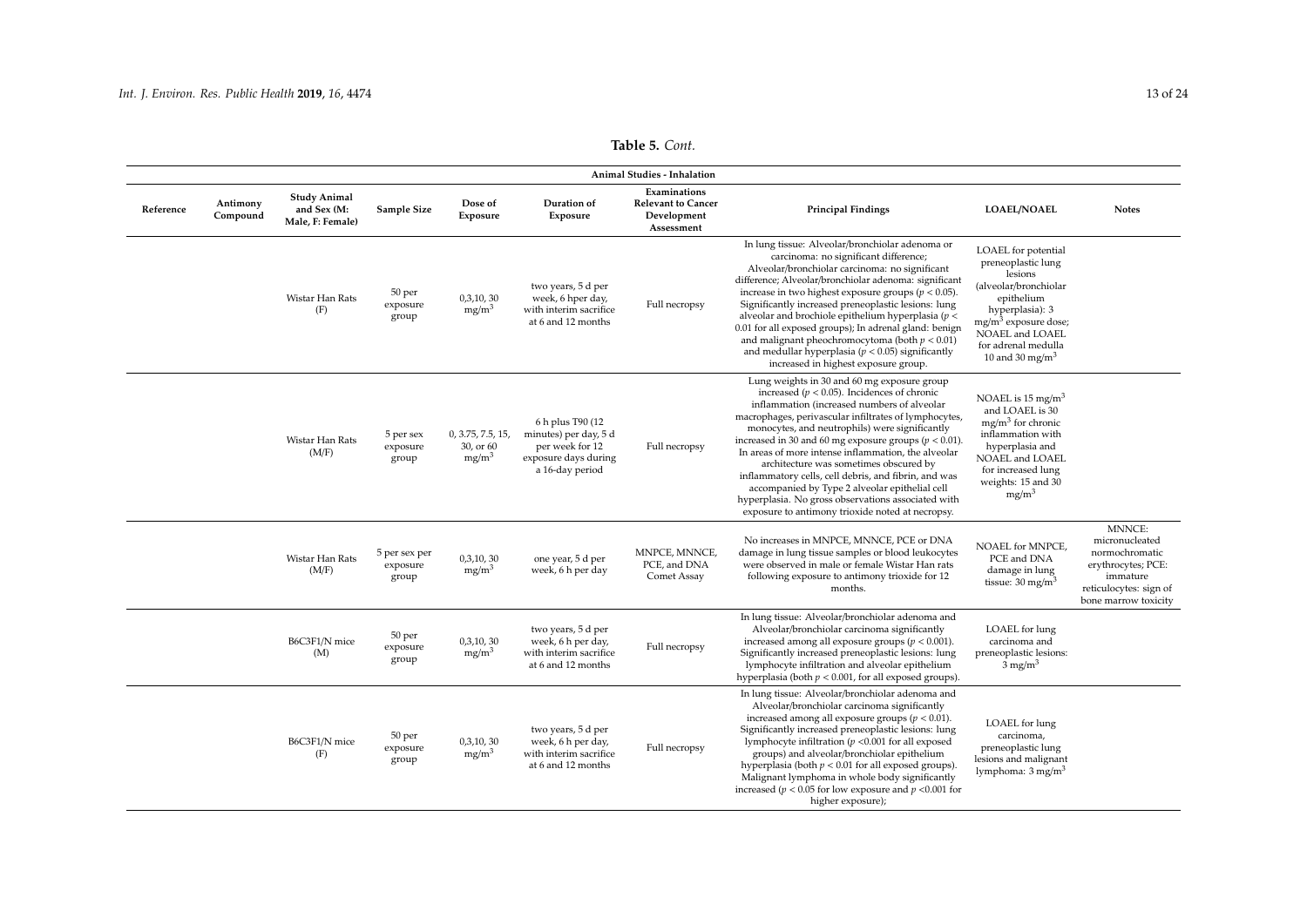|                        | Animal Studies - Inhalation             |                                                                              |                                                                                                                 |                                                     |                                                                                                           |                                                                        |                                                                                                                                                                                                                                                                                                                                                                                                                                                                                                                              |                                                                                                               |                                                                                                                       |  |  |  |
|------------------------|-----------------------------------------|------------------------------------------------------------------------------|-----------------------------------------------------------------------------------------------------------------|-----------------------------------------------------|-----------------------------------------------------------------------------------------------------------|------------------------------------------------------------------------|------------------------------------------------------------------------------------------------------------------------------------------------------------------------------------------------------------------------------------------------------------------------------------------------------------------------------------------------------------------------------------------------------------------------------------------------------------------------------------------------------------------------------|---------------------------------------------------------------------------------------------------------------|-----------------------------------------------------------------------------------------------------------------------|--|--|--|
| Reference              | Antimony<br>Compound                    | <b>Study Animal</b><br>and Sex (M:<br>Male, F: Female)                       | Sample Size                                                                                                     | Dose of<br>Exposure                                 | Duration of<br>Exposure                                                                                   | Examinations<br><b>Relevant to Cancer</b><br>Development<br>Assessment | <b>Principal Findings</b>                                                                                                                                                                                                                                                                                                                                                                                                                                                                                                    | <b>LOAEL/NOAEL</b>                                                                                            | <b>Notes</b>                                                                                                          |  |  |  |
|                        |                                         | B6C3F1/N mice<br>(M/F)                                                       | 5 per sex per<br>exposure<br>group                                                                              | 0, 3.75, 7.5, 15,<br>30, or 60<br>mg/m <sup>3</sup> | 6 h plus T90 (12)<br>minutes) per day, 5 d<br>per week for 12<br>exposure days during<br>a 16-day period. | Full necropsy                                                          | Relative lung weights were significantly increased in<br>60 mg/m <sup>3</sup> males ( $p < 0.01$ ) and in 15 mg/m <sup>3</sup> females<br>$(p < 0.01)$ ; absolute and relative lung weights already<br>were increased at $7.5 \text{ mg/m}^3$ for males and females,<br>respectively. In the larynx, there were significantly<br>increased incidences of squamous metaplasia of the<br>epiglottis from 30 mg/m <sup>3</sup> on. No gross observations<br>associated with exposure to antimony trioxide noted<br>at necropsy. | LOAEL for increased<br>absolute (M) and<br>relative (F) lung<br>weights; NOAEL is<br>$3.75 \,\mathrm{mg/m^3}$ |                                                                                                                       |  |  |  |
|                        |                                         | B6C3F1/N mice<br>(M/F)                                                       | 5 per sex per<br>exposure<br>group                                                                              | 0,3,10,30<br>mg/m3                                  | one year, 5 days per<br>week, 6 hours per day                                                             | MNPCE, MNNCE,<br>PCE, and DNA<br>Comet Assay                           | Significant increases in MNNCE at highest exposure<br>concentration ( $p < 0.001$ ), and PCE in male (at 10<br>mg/m <sup>3</sup> , $p < 0.001$ )) and female (at 30 mg/m <sup>3</sup> , $p < 0.01$ )<br>mice. Increased levels of DNA damage in male 3<br>mg/m3 and female highest exposure group (both p<br><0.001) lung tissue samples, but not in peripheral<br>blood leukocytes.                                                                                                                                         | <b>LOAEL</b> (lung DNA<br>damage): $3 \text{ mg/m}^3$                                                         |                                                                                                                       |  |  |  |
|                        |                                         |                                                                              |                                                                                                                 |                                                     |                                                                                                           | Animal Studies - Ingestion                                             |                                                                                                                                                                                                                                                                                                                                                                                                                                                                                                                              |                                                                                                               |                                                                                                                       |  |  |  |
| Reference              | Antimony<br>Compound                    | Study animal and<br>sex (M: male, F:<br>female)                              | Sample size                                                                                                     | Dose of<br>Exposure                                 | Duration of exposure                                                                                      | Examinations<br>relevant to cancer<br>development<br>assessment        | Principal findings                                                                                                                                                                                                                                                                                                                                                                                                                                                                                                           | <b>LOAEL/NOAEL</b>                                                                                            | Notes                                                                                                                 |  |  |  |
| Kanisawa<br>1969 [44]  | Antimony<br>potassium<br>tartrate (APT) | Swiss albino mice<br>$(M/F)$ of the<br><b>Charles River</b><br>Strain (CD-1) | 76 for<br>Antimony<br>exposure and<br>71 controls                                                               | 5 mcg/ml<br>drinking<br>water                       | Lifetime**                                                                                                | Sections of five<br>tissues and gross<br>tumors                        | Compared to controls, significant differences in the<br>incidences of spontaneous tumors and malignant<br>tumors did not appear.                                                                                                                                                                                                                                                                                                                                                                                             | NOAEL 5 mcg/mL<br>drinking water                                                                              | **(50% dead males:<br>582 days, 90% dead<br>males: 651; 50% dead<br>females: 576 days,<br>90% dead females:<br>742 d) |  |  |  |
| Schroeder<br>1970 [45] | Antimony<br>potassium<br>tartrate (APT) | Long-Evans strain<br>rats $(M/F)$                                            | 51 male and<br>59 female rats<br>(antimony<br>group) and 52<br>male and 54<br>female rats<br>(control<br>group) | 5 ppm in<br>drinking<br>water                       | Lifetime**                                                                                                | Survival time and<br>development of<br>grossly visible tumors          | Survival time reduced in antimony fed rats (on<br>average 106 d less for male and 107 d less for<br>females). No significant difference in macroscopic<br>tumor development                                                                                                                                                                                                                                                                                                                                                  | LOAEL for increased<br>mortality: 5 ppm<br>drinking water                                                     | ** mean per sex: M<br>746 days (90% dead:<br>987 days) and F 797<br>days (90% dead 992<br>d)                          |  |  |  |
| Ainsworth<br>1991 [42] | Antimony<br>trioxide                    | Microtus agrestis<br>(short tailed field<br>vole)                            | According to<br>exposure<br>duration: 8,<br>10, 8, 8 and 12,<br>8                                               | 500 mg Sb/kg<br>food;                               | 30, 40, 50, 60 d and<br>30+5 recovery, 30+10<br>recovery                                                  | Not explicitly stated                                                  | No obvious harmful effects: The appearance of the<br>internal organs of voles receiving the 500 mg Sb/kg<br>diet was indistinguishable from that of the control<br>voles. Wet and dry weights of the liver, kidney, and<br>lungs of animals receiving the 500 mg Sb /kg diet<br>were not significantly different from those of control<br>animals.                                                                                                                                                                           | NOAEL 500 mg/kg<br>food dose                                                                                  |                                                                                                                       |  |  |  |
|                        | Antimony<br>trioxide                    | Microtus agrestis<br>(short tailed field<br>vole)                            | 6 per exposure<br>group p                                                                                       | 20000 mg<br>Sb/kg food                              | 12 d                                                                                                      | Not explicitly stated                                                  | Animals remained healthy. No histological changes<br>compared to control group voles could be observed<br>in the sections of liver and kidney examined by<br>electron microscopy.                                                                                                                                                                                                                                                                                                                                            | NOAEL 20,000 mg/kg<br>food exposure<br>monodose                                                               |                                                                                                                       |  |  |  |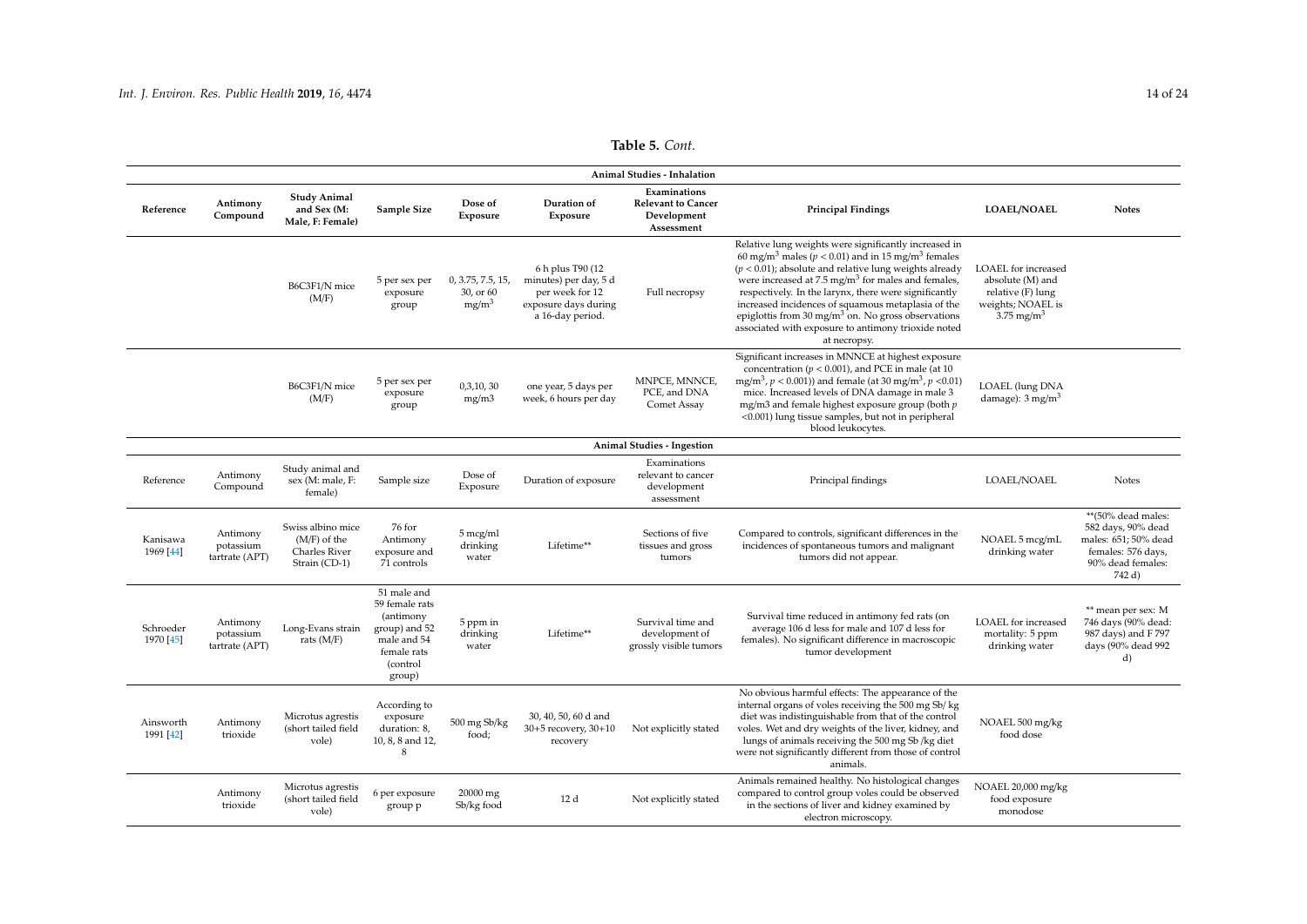|                                  |                                         |                                                        |                                                   |                                                                                                                                                          |                         | Animal Studies - Inhalation                                                                                                      |                                                                                                                                                                                                                                                                                                                                                                                                                                                                                                                                                                 |                                                                                                                                     |                                     |
|----------------------------------|-----------------------------------------|--------------------------------------------------------|---------------------------------------------------|----------------------------------------------------------------------------------------------------------------------------------------------------------|-------------------------|----------------------------------------------------------------------------------------------------------------------------------|-----------------------------------------------------------------------------------------------------------------------------------------------------------------------------------------------------------------------------------------------------------------------------------------------------------------------------------------------------------------------------------------------------------------------------------------------------------------------------------------------------------------------------------------------------------------|-------------------------------------------------------------------------------------------------------------------------------------|-------------------------------------|
| Reference                        | Antimony<br>Compound                    | <b>Study Animal</b><br>and Sex (M:<br>Male, F: Female) | Sample Size                                       | Dose of<br>Exposure                                                                                                                                      | Duration of<br>Exposure | Examinations<br><b>Relevant to Cancer</b><br>Development<br>Assessment                                                           | <b>Principal Findings</b>                                                                                                                                                                                                                                                                                                                                                                                                                                                                                                                                       | <b>LOAEL/NOAEL</b>                                                                                                                  | <b>Notes</b>                        |
| Gurnani 1992<br>(1)[32]          | Antimony<br>trioxide                    | Swiss albino mice 5 per exposure<br>(M/F)              | group                                             | 0.400.666.67<br>and 1000<br>mg/kg body<br>mass                                                                                                           | 6, 12, 24 h             | Chromosomal<br>abberations:<br>chromatid gaps,<br>chromatid breaks.<br>centric fusions and<br>polyploidy in bone<br>marrow cells | In the acute exposure groups, no clastogenic effects<br>were seen.                                                                                                                                                                                                                                                                                                                                                                                                                                                                                              | NOAEL 1000 mg/kg<br>body weight dose                                                                                                |                                     |
|                                  | Antimony<br>trioxide                    | Swiss albino mice<br>$\langle$ only $M$ )              | 5 per exposure<br>group                           | 0, 400, 666.67<br>and 1000<br>mg/kg body<br>mass                                                                                                         | 7, 14 and 21 d          | Chromosomal<br>abberations:<br>chromatid gaps,<br>chromatid breaks,<br>centric fusions and<br>polyploidy in bone<br>marrow cells | In the 21d exposure groups, dose dependent<br>chromosomal abberations were seen for both sexes (p<br>< 0.001 for trend). The highest dose was lethal on day<br>20 of treatment. No relationship was seen with<br>duration of exposure.                                                                                                                                                                                                                                                                                                                          | LOAEL for CA: 400<br>mg/kg body weight                                                                                              |                                     |
| Gurnani 1992<br>(2)[20]          | Antimony<br>trichloride                 | Swiss albino mice                                      | Unknown                                           | Unknown,<br>several                                                                                                                                      | 6, 12, 24 h             | Chromosomal<br>abberations in bone<br>marrow cells                                                                               | Frequencies of chromosomal aberrations (DNA<br>strand breaks principally) were directly related to the<br>dose used and were significantly higher than the<br>control.***                                                                                                                                                                                                                                                                                                                                                                                       | Inference not possible<br>based on abstract                                                                                         | *** data extracted<br>from abstract |
| Dieter 1992<br>$\left[31\right]$ | Antimony<br>potassium<br>tartrate (APT) | Fischer 344 rats<br>(M/F)                              | 5 per sex for<br>each dose<br>group               | 0, 0.15, 0.30,<br>0.65, 1.25, and<br>$2.5 \text{ mg/mL}$ in<br>drinking<br>water or<br>cumulative<br>daily dose of 0,<br>16, 28, 59, 94,<br>or 168 mg/kg | 14 d                    | Clinical signs, clinical<br>pathology of several<br>tissues, hematology<br>tests                                                 | No clinical nor histopatholigical signs of APT<br>Toxicity in none of the exposure groups                                                                                                                                                                                                                                                                                                                                                                                                                                                                       | NOAEL of 168 mg<br>APT/kg body weight                                                                                               |                                     |
|                                  | Antimony<br>potassium<br>tartrate (APT) | B6C3F1 mice<br>(M/F)                                   | 5 per sex for<br>each dose<br>group               | 0, 0.30, 0.65,<br>1.25, 2.5, and<br>$5.0 \text{ mg/mL}$ or<br>cumulative<br>daily dose of<br>0, 59, 98, 174,<br>273, or 407<br>mg/kg                     | 14 d                    | Clinical signs, clinical<br>pathology of several<br>tissues, hematology<br>tests                                                 | Effects were only seen in 407 mg/kg group: Clinical<br>signs of toxicity: impaired weight gain, rough<br>haircoat, emaciation, abnormal posture, hypoactivity,<br>and decreased fecal material, consistent with<br>avoidance of the APT-dosed water. Histopathological<br>signs: in forestomach: necrosis, ulceration,<br>inflammation and focal hyperplasia of squamous<br>epithelium; in hepatocytes: centriblobular<br>cytoplasmic vacuolization.                                                                                                            | NOAEL of 273 mg<br>APT/kg body weight,<br>LOAEL for stomach<br>squamaous<br>epithelium<br>hyperplasia: 407 mg<br>APT/kg body weight |                                     |
| Poon 1998 [46]                   | Antimony<br>potassium<br>tartrate (APT) | Sprague-Dawley<br>Crl:CD (SD) rats<br>(M/F)            | 95 male and<br>95 female,<br>divided in<br>groups | groups:<br>control (25),<br>$0.5$ ppm $(15)$ , 5<br>ppm (15), 50<br>$ppm(15)$ and<br>500 ppm (25)                                                        | 90 d                    | <b>Full Necropsy</b>                                                                                                             | No clinical signs of toxicity; A male rat in the highest<br>dose group had a cirrhotic liver and a female rat in<br>the lowest dose group had a nodular, fibrotic, spleen.<br>Persistent dose-dependent histological changes in<br>thyroid gland, perisistent dose dependent<br>histological changes in liver (irreversible after 4 wk<br>recovery period), very mild treatment-related<br>changes in spleen developing predominantly in<br>recovery period; changes in thymus in recovery<br>period; minimal non-dose dependent changes in<br>pituitary gland. | inference not possible<br>based on paper                                                                                            |                                     |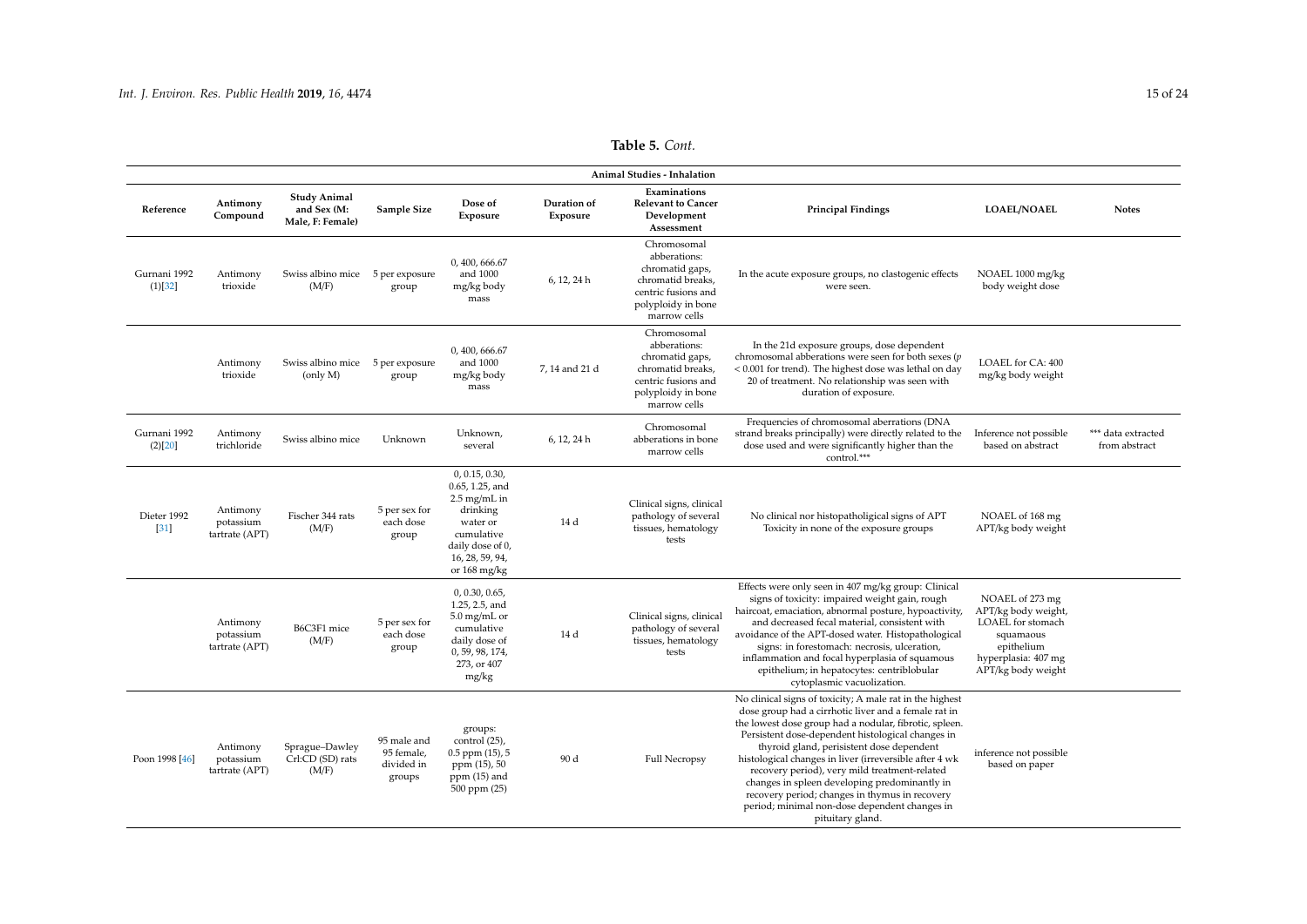<span id="page-15-1"></span><span id="page-15-0"></span>

|                         |                      |                                                        |                                                                                                   |                                                                                                                                                               |                                                                                         | <b>Animal Studies - Inhalation</b>                                     |                                                                                                                                                                                                                                                                                                                                                                                                                                                                                                                                                |                                                                                                                                                       |
|-------------------------|----------------------|--------------------------------------------------------|---------------------------------------------------------------------------------------------------|---------------------------------------------------------------------------------------------------------------------------------------------------------------|-----------------------------------------------------------------------------------------|------------------------------------------------------------------------|------------------------------------------------------------------------------------------------------------------------------------------------------------------------------------------------------------------------------------------------------------------------------------------------------------------------------------------------------------------------------------------------------------------------------------------------------------------------------------------------------------------------------------------------|-------------------------------------------------------------------------------------------------------------------------------------------------------|
| Reference               | Antimony<br>Compound | <b>Study Animal</b><br>and Sex (M:<br>Male, F: Female) | Sample Size                                                                                       | Dose of<br>Exposure                                                                                                                                           | Duration of<br>Exposure                                                                 | Examinations<br><b>Relevant to Cancer</b><br>Development<br>Assessment | <b>Principal Findings</b>                                                                                                                                                                                                                                                                                                                                                                                                                                                                                                                      | <b>LOAEL/NOAEL</b><br><b>Notes</b>                                                                                                                    |
| Elliott 1998<br>$[43]$  | Antimony<br>trioxide | CD-1 mice (M/F)                                        | Not indicated                                                                                     | 5000 mg/kg<br>Antimony<br>Trioxide<br>(single dose)<br>OR 400,<br>666.67.1000<br>mL/kg/day                                                                    | single dose or 7, 14<br>and 21 d                                                        | Micronucleated<br>Polychromatic<br>Erythrocytes<br>(MNPCE)             | No difference in micronucleated polychromatic<br>erythrocytes in both species; significant decrease in<br>polychromatic erythrocytes in female mice for single<br>dose study                                                                                                                                                                                                                                                                                                                                                                   | <b>NOAEL for MNPCE:</b><br>5000 mg/kg<br>monodose or 1000<br>ml/kg repeated dose<br><b>LOAEL</b> for decrease<br>in PCE: 5000 mg/kg in<br>single dose |
|                         | Antimony<br>trioxide | Alderley Park<br>Alpk: APfSD rats<br>(only M)          | Not indicated:<br>per animal<br>2000<br>polychromatic<br>erythrocytes<br>and 1000<br>erythrocytes | 3200 or 5000<br>mg/kg                                                                                                                                         | Single dose                                                                             | Liver DNA repair<br>assay                                              | No significant differences                                                                                                                                                                                                                                                                                                                                                                                                                                                                                                                     | NOAEL for liver<br>DNA repair: 1000<br>ml/kg                                                                                                          |
| Kirkland 2007<br>$[34]$ | Antimony<br>trioxide | Sprague-Dawley<br>Crl:CD (SD) rats<br>(M/F)            | 6 per exposure<br>group per sex                                                                   | 1000 mg once<br>and 250 or 500<br>or 1000 mg/kg<br>food/day<br>Sb2O3 and<br>positive<br>control<br>CycloPhosphAmid<br>20 mg/kg once<br>or vehicle<br>controls | Single dose or 21 d                                                                     | Micronuclei (MN)<br>and chromosomal<br>abberations (CA)                | No clinical signs of toxicity. No difference in mitotic<br>indexes between exposed groups and unexposed<br>groups; chromosomal abberations in Sb2O3 treated<br>groups were low (falling within normal ranges) and<br>not significantly higher than in vehicle controls;<br>Micronucleated polychromatic erythrocytes<br>(MNPCE): % PCE not reduced in Sb2O3 treated<br>groups as compared to vehicle control; MN<br>frequencies in Sb2O3 exposed groups within normal<br>ranges and not significantly different from vehicle<br>control groups | <b>NOAEL for MNPCE</b><br>and CA: 1000 mg/kg<br>food dose                                                                                             |
|                         |                      |                                                        |                                                                                                   |                                                                                                                                                               |                                                                                         | Animal Studies - Dermal contact                                        |                                                                                                                                                                                                                                                                                                                                                                                                                                                                                                                                                |                                                                                                                                                       |
| Reference               | Antimony<br>Compound | Study animal and<br>sex (M: male, F:<br>female)        | Sample size                                                                                       | Dose of<br>Exposure                                                                                                                                           | Duration of exposure                                                                    | Examinations<br>relevant to cancer<br>development<br>assessment        | Principal findings                                                                                                                                                                                                                                                                                                                                                                                                                                                                                                                             | LOAEL/NOAEL                                                                                                                                           |
| NTIS/NTP<br>2016 [16]   | Antimony<br>trioxide | B6C3F1/N mice<br>(M/F)                                 | 50 per sex per<br>exposure<br>group                                                               | 0,3,10,30<br>mg/m <sup>3</sup>                                                                                                                                | Two years, 5 d per<br>week, 6 hper day,<br>with interim sacrifice<br>at 6 and 12 months | Skin histopathology                                                    | Significant increase in benign fibrous histiocytoma<br>and fibrous histiocytoma/fibrosarcoma ( $p < 0.05$ for<br>both in highest exposure groups) in males; non<br>significant increase in squamous cell metaplasia in<br>females                                                                                                                                                                                                                                                                                                              | LOAEL for male mice and NOAEL for female<br>mice: $30 \text{ mg/m}^3$                                                                                 |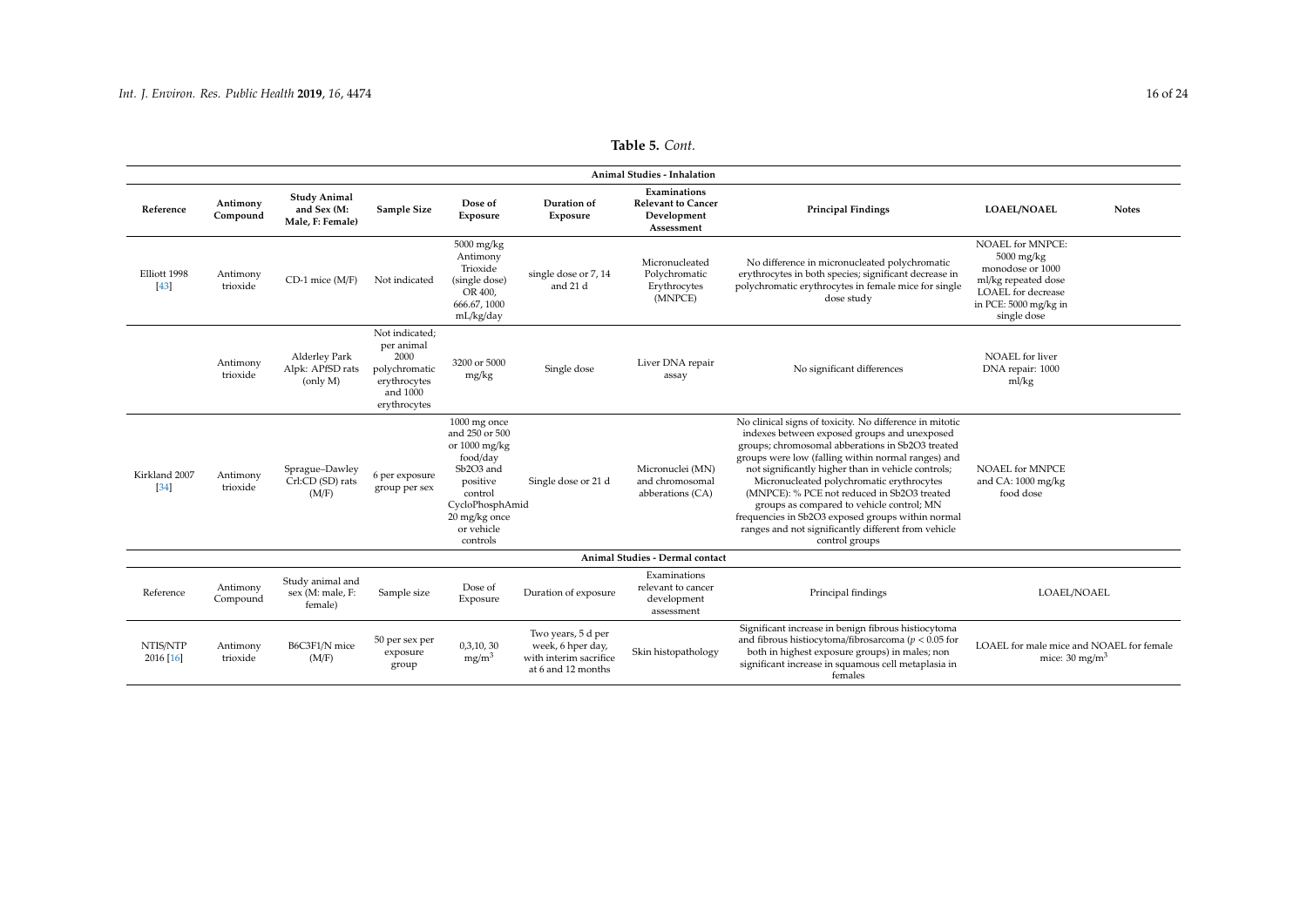Second, sample sizes were rather small [\[25\]](#page-22-13). Given the probable smaller effect sizes of exposure to antimony, it is doubtful that any effect could have been found with those samples.

Third, results of human research papers included in this review cannot be reliably compared. Multiple reasons exist:

- Individual studies involved different industries (metal mining vs. metal refinery vs. glass production);
- Exposure dose and duration measurements of antimony and other (potential carcinogenic) substances are incomplete. There were three studies [\[35,](#page-23-1)[38](#page-23-3)[,39\]](#page-23-4) in which antimony concentrations in the air were sampled.

Fourth, many studies examined multiple organs and multiple substances. This multiple testing may have caused findings based purely on chance. In two studies [\[4,](#page-21-3)[5\]](#page-21-4) this possibility is even stronger, given that results with  $p < 10\%$  were considered to be significant.

Fifth, it is unclear whether latency times for cancer manifestation were sufficiently accounted for. Three studies suggest a latency time of at least 20 years [\[35](#page-23-1)[,38](#page-23-3)[,39\]](#page-23-4). Related to this, it is worth noting that most studies are mortality studies, in which findings are based on mortality causes. This could have led to an underestimation of neoplasms, as workers may have died with cancer and not because of it.

Sixth, a similarity of reference populations compared to the worker populations can be questioned. This is illustrated by Schnorr 1995 [\[38\]](#page-23-3). When the reference population for a standardize mortality ratio (SMR) calculation was ethnic specific (based on Hispanic surnames), significant differences in cancer mortality were seen. Those differences disappeared when compared to US white populations.

Overall, the studies least suffering from the drawbacks mentioned above are Jones 1994 [\[35\]](#page-23-1), Schnorr 1995 [\[38\]](#page-23-3), and Jones 2007 [\[36\]](#page-23-11). With the risk of bias tool, they consequently scored the highest. Of these three, we considered Schnorr 1995 [\[38\]](#page-23-3) the study with the highest validity and relevance. It was most specific in that it studied antimony workers (as opposed to most other human toxicology studies), confounding exposures (smoking, arsenic) were more or less ruled out, and exposure doses were more or less known. Limited confidence in comparison groups is the major drawback of that paper. Therefore, this study could not justify a key (K) rating and thus it was attributed a supportive/key (S/K) rating. Jones 1994 (major confounding) and Jones 2007 (use of weighing model) received a supportive rating. All other human studies were considered informative.

## 3.2.2. Animal Toxicology Studies

Supplementary Table S6 displays the critical appraisal according to the TCEQ's guidance score criteria. More recent studies were attributed a higher confidence rating, which is based on methodological progress. Critical appraisal of individual studies is discussed below. Afterwards, the final selection of informative (I), supportive (S), and key (K) studies is based on this appraisal. As carcinogenic effects have a long latency time, studies with long exposure and observation periods were deemed more relevant in this selection.

## Antimony Trioxide

In the Watt [\[21\]](#page-22-9) paper, one of the major concerns is its potential confounding. The use of large exposure chamber with pigs inside and pine shavings increased the chance of exposure to non- $Sb<sub>2</sub>O<sub>3</sub>$  particles [\[47\]](#page-23-25). Other major concerns are that only females were studied, necropsy was not complete, randomization was not reported, and exposure levels may have been different from those reported [\[9](#page-21-8)[,47\]](#page-23-25). Compared to other antimony trioxide studies, the sample size was rather small. Thus, this study is rated informative (I).

The research by Groth [\[41\]](#page-23-6) should be interpreted cautiously, given that there was merely one exposure level which was only consistently reached after five months [\[9](#page-21-8)[,41\]](#page-23-6). Moreover, exposure was impure (to about 20%), although exposure to known carcinogens (arsenic, lead) was not considered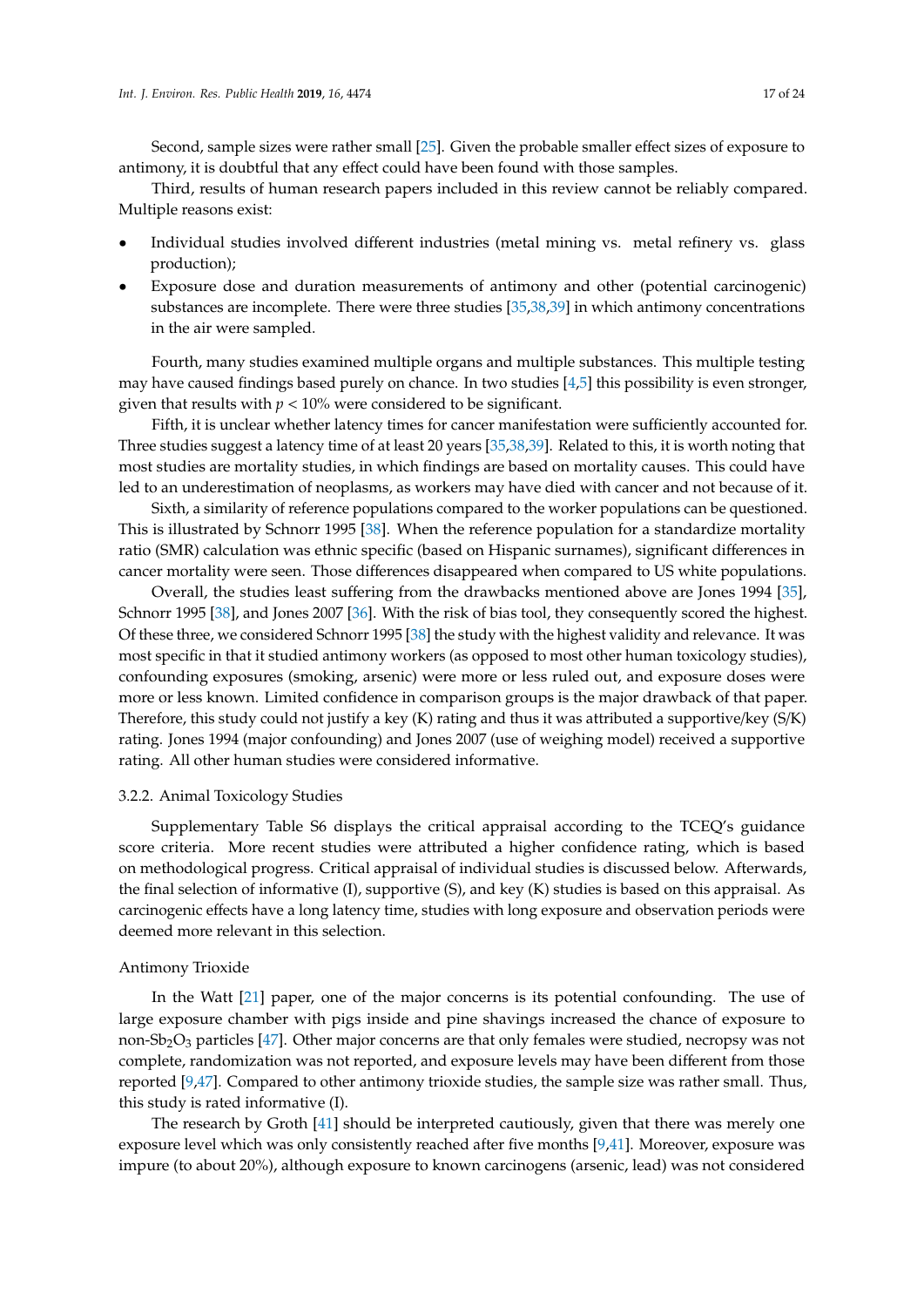sufficient to induce carcinogenesis. Randomization was questioned in the NTP Monograph [\[9\]](#page-21-8). Overall, this study is considered informative (I).

The study by Ainsworth [\[42\]](#page-23-7) did not explicitly assess cancer development. Moreover, exposure duration was short (12–60 days), sample sizes were rather small, and results are not clearly reported. As such, this study is informative (I) to this review.

In the Gurnani [\[34\]](#page-23-0) study, only male mice were examined in the subchronic (21 days) exposure group. The clastogenicity studied is an intermediate endpoint to cancer development. The health of animals is questioned, as well as the purity and amount [\[47\]](#page-23-25) of exposure, given they died at the maximum dose of 1000 mg/kg body weight, which is considered non-lethal [\[9,](#page-21-8)[33\]](#page-22-21). No positive control was used, as is now standard practice in clastogenicity studies [\[33\]](#page-22-21). Therefore, this study is rated informative (I).

The research by Newton [\[47\]](#page-23-25) did not report significance. It was however calculated afterwards by NTP [\[9\]](#page-21-8). Exposure levels were relatively low and did not reach the maximal tolerated dose. Being methodologically sound, this study is deemed supportive (S).

The study by Elliott [\[43\]](#page-23-8) had a short exposure duration (single gift or 21 days). Only male animals were studied in the liver DNA repair assay. Outcomes are not immediately relevant to reference value development. Thus, we consider this study informative (I).

The study by Kirkland [\[33\]](#page-22-21) is regarded as informative (I) as it did merely study micronucleated polychromatic erythrocytes (MNPCE) and chromosomal aberrations (CA), not cancer or preneoplastic lesions. Moreover, this research had a small sample size and a short exposure.

We consider the animal research by NTP  $[16]$  key (K) in this review. It got the highest ROB score. Methodologically, it is robust, peer reviewed, and described in profound detail. Potential for confounding is low.

### Antimony Trichloride

A critical appraisal of the Gurnani 1992 (2) [\[20\]](#page-22-8) study was not possible based on the abstract. As a consequence, this study is considered informative (I).

#### Antimony Potassium Tartrate (APT)

Studies on APT suffer from several drawbacks. The methods of Kanisawa 1969 [\[44\]](#page-23-9) are inaccurate as there was no fixed exposure duration, only one exposure group was used, the histopathologic assessment of cancer development is not described in detail, and the actual exposure dose was not measured [\[31\]](#page-22-19) and might have been higher than foreseen. Furthermore, a high spontaneous tumor rate was observed. Schroeder 1970 [\[45\]](#page-23-26) suffers from similar methodological drawbacks [\[31\]](#page-22-19). Moreover, their sample was struck by a pneumonia epidemic causing premature death. Exposure to APT was toxic given it caused shorter survival in treated animals. Methods of Dieter 1992 [\[31\]](#page-22-19) were more accurate however, exposure groups were rather small (five per sex per exposure group) as was time window of exposure (14 days, this was an orientational study before execution of a more extensive intraperitoneal exposure study), which is not considered in this review. Poon 1998 [\[46\]](#page-23-10) had solid methods however there was a relatively short exposure duration of 90 days.

Overall, we can say that chronic exposure studies of APT suffer from methodological drawbacks and that methodologically sounds studies are hampered by relatively short exposure durations. Given these limitations, we labeled the three oldest studies [\[30,](#page-22-18)[44,](#page-23-9)[45\]](#page-23-26) as informative (I) and the Poon 1998 [\[46\]](#page-23-10) study as supportive (S).

#### Antimony Ore Concentrate (mostly Stibnite,  $Sb_2S_3$ )

Although the Groth [\[41\]](#page-23-6) study had large exposure groups and long exposure duration, findings of this paper should be interpreted cautiously, given that there was only one exposure level which was only consistently reached after five months [\[9,](#page-21-8)[41\]](#page-23-6). Moreover, exposure was impure (to about 50%), although exposure to known carcinogens (arsenic, lead) was not considered sufficient to induce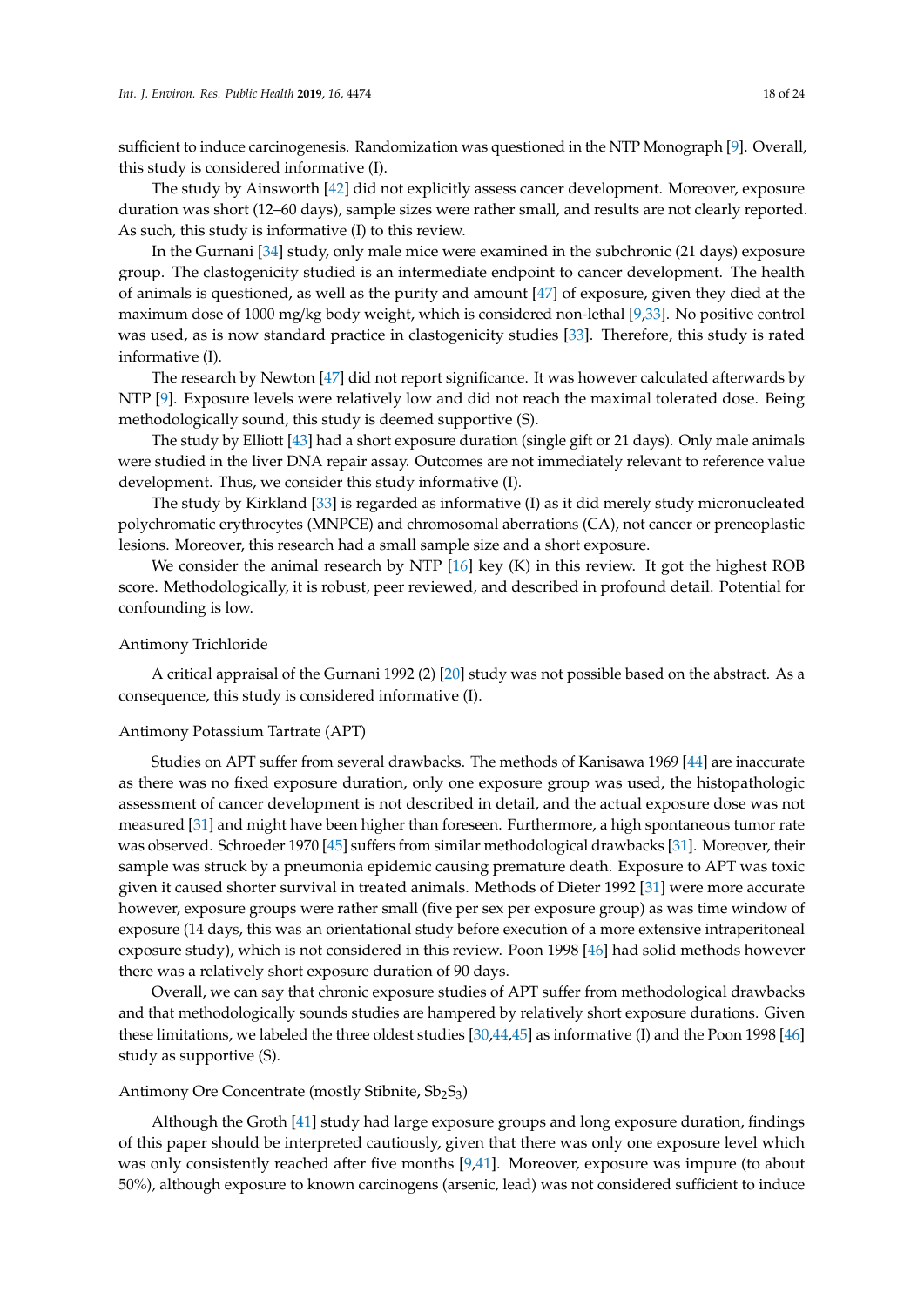carcinogenesis. Randomization was questioned in the NTP Monograph [\[9\]](#page-21-8). Overall, this study is considered informative (I).

### **4. Discussion**

#### *4.1. Evidence Integration*

#### 4.1.1. Carcinogenicity in Workers

Inhalation, ingestion, and dermal contact

Evidence for inhalation, ingestion, and dermal contact was considered simultaneously since individual studies did not mention the exact exposure route. In the studies rated highest (key/supportive and supportive), an increased lung cancer mortality was a recurrent finding. Schnorr [\[38\]](#page-23-3) found a relative risk of 1.39 ( $p < 0.1$ ) related to exposure duration. Jones [\[35\]](#page-23-1) found a relative lung cancer risk of 1.55 (*p* = 0.016) for workers recruited before 1961. Jones [\[36\]](#page-23-11) found a significant correlation (*p* < 0.05) between lung cancer risk and antimony exposure in a weighted model of three exposure scenarios. Among the studies deemed informative, some studies (Sweeney [\[22\]](#page-22-10), Wingren [\[5,](#page-21-4)[23\]](#page-22-11), and Finkelstein [\[39\]](#page-23-4)) found an increase in lung cancer as well. Hepatobiliary cancer mortality was increased in the key/supportive study by Schnorr [\[38\]](#page-23-3) with a SMR of 3.17 ( $p < 0.05$ ) and 1.58 ( $p > 0.05$ ), depending on the reference population. This excess was observed as well in the informative study by Finkelstein [\[39\]](#page-23-4). Other cancers were only increased in one or more informative studies, colon [\[4](#page-21-3)[,5,](#page-21-4)[23\]](#page-22-11), pharynx [\[23\]](#page-22-11). For stomach cancer, Wingren [\[4,](#page-21-3)[5\]](#page-21-4) saw contradictory effects.

#### Summary

Overall, an increased lung cancer risk in exposed workers is possible from multiple studies, (Grade C, Evidence Based Medicine (EBM) level 2B). Risk evaluation for other cancer types was not possible based on the available studies.

#### 4.1.2. Carcinogenicity in Animals

### Inhalation

In the NTP [\[16\]](#page-22-4) key study, antimony trioxide induced lung adenoma, lung carcinoma, and lung lesions which are considered preneoplastic (e.g., alveolar/bronchiolar epithelium hyperplasia) in male and female mice. In rats, no increase in lung carcinoma was observed. An increase in lung adenoma was seen in females. Lesions considered preneoplastic (e.g., alveolar/bronchiolar hyperplasia) were seen in both sexes. In the Newton [\[47\]](#page-23-25) supportive study, exposed rats showed lung lesions considered preneoplastic by NTP (e.g., alveolar/bronchiolar epithelium hyperplasia, inflammation) but no increase in adenoma or carcinoma. In the Watt [\[21\]](#page-22-9) and Groth [\[41\]](#page-23-6) informative studies, lung carcinomas were increased in female rats.

Squamous metaplasia of the epiglottis was seen in mice with subacute exposure to antimony trioxide at higher exposure doses. No other study found similar effects. Furthermore, in the NTP key study, antimony trioxide induced pheochromocytoma (benign in male, benign/malignant in female) and adrenal medulla hyperplasia in rats. No other study found similar effects. An increase in lymphoma in female mice was observed in the same study. No other study found similar effects. In the informative study by Groth [\[41\]](#page-23-6), antimony ore concentrate induced lung neoplasms in female rats.

## Ingestion

The studies [\[33,](#page-22-21)[34,](#page-23-0)[42](#page-23-7)[,43\]](#page-23-8) considering antimony trioxide were all considered informative. No major adverse effects were observed. Elliott noted a decrease in polychromatic erythrocytes (PCE), which could suggest bone marrow toxicity [\[43\]](#page-23-8).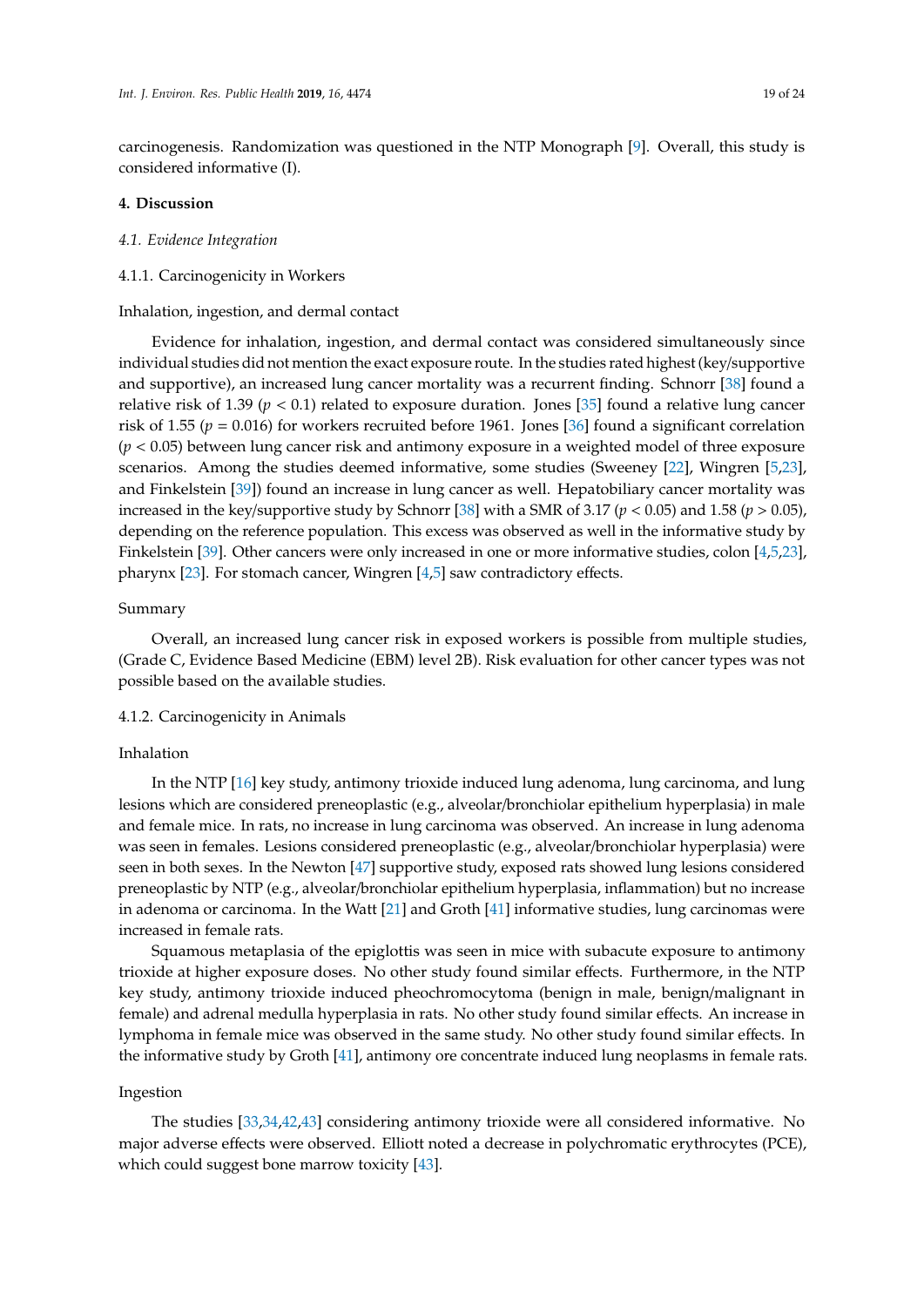One informative study involved antimony trichloride. This study concluded that the substance induces chromosomal aberrations in bone marrow cells [\[20\]](#page-22-8). For antimony potassium tartrate, we considered the study by Poon [\[46\]](#page-23-10) supportive. In this study, dose dependent histologic changes were seen in thyroid, liver, spleen and thymus. The authors saw non-dose dependent changes in the pituitary gland. Concerning the informative papers, Kanisawa [\[44\]](#page-23-9) saw no adverse effects, Schroeder [\[45\]](#page-23-26) saw an increase in mortality, and Dieter [\[31\]](#page-22-19) saw a decrease in weight gain, hepatocellular centrilobular cytoplasmic vacuolization, stomach inflammation, necrosis, ulceration, and squamous epithelium hyperplasia in mice whereas they saw no adverse effects in rats.

### Dermal contact

The NTP key studies of mice [\[16\]](#page-22-4) observed significant differences upon exposure to antimony trioxide in skin histology with a significant increase of benign fibrous histiocytoma and fibrous histiocytoma/fibrosarcoma in males and a non-significant increase in squamous cell metaplasia in females.

#### Summary

Overall, an increased risk of lung cancer from inhalation of antimony species (especially antimony trioxide) in animals is evident from the articles reviewed (Grade A, EBM 1a levels). This conclusion is based on an observed increase of lung cancer cases and preneoplastic lung lesions in exposed animals in a key study, reinforced by supportive and informative studies. The species for which this was made clear is antimony trioxide. There is some evidence of neoplastic or preneoplastic effects of antimony species in animals in other tissues and organs (epiglottis, adrenal medulla, lymphoid tissue, and skin), corresponding to Grade B, EBM 1b levels. Whether effects seen on the thyroid, liver, spleen, thymus, pituitary, and stomach were due to bias, confounding, or chance, remains an open question.

### 4.1.3. Carcinogenicity Based on Mechanistic or Other Relevant Studies

A broad discussion of mechanistic research is beyond the scope of this review. Studies investigating genotoxic and clastogenic effects of antimony have been reviewed elsewhere [\[14\]](#page-22-2) and are briefly mentioned here. Regarding the clastogenic potential of antimony species, recent studies [\[16](#page-22-4)[,33](#page-22-21)[,43\]](#page-23-8) contradict older [\[34\]](#page-23-0) evidence of clastogenicity. DNA repair could be impaired through antimony by the inhibition of nucleotid excision repair (NER) through the interaction with a zinc finger domain [\[48\]](#page-23-27) and by the inhibition of a double stranded break (DSB) repair (a non-homologous end joining (NHEJ) as well as homologous recombination (HR)) [\[49\]](#page-23-28). This interference with DNA repair exists in known carcinogens such as nickel and arsenic [\[50\]](#page-23-29). Furthermore, antimony may promote mutagenesis through increase in reactive oxygen species (ROS) [\[51\]](#page-23-30). DNA damage in lungs of mice was induced in vivo by the inhalation of antimony trioxide, but not in rats [\[16\]](#page-22-4).

### *4.2. Occupational Health Risk Assessment*

Given the potential occupational health hazard identified in the previous sections, an occupational health risk assessment is warranted. We will assume that risk = severity x probability x exposure, which is a general model for assessing risk. Based upon predominantly inhalation studies, lung cancer is the most probable adverse effect on which data exist in humans and animals and has a very high severity.

Based on the supportive and supportive/key human studies, lung cancer probability for exposed vs. non-exposed groups was slightly elevated, based on a significant positive trend with an amount of exposure [\[36\]](#page-23-11) and estimates of enhanced lung cancer mortality of 1.39 [\[38\]](#page-23-3) and 1.54 [\[35\]](#page-23-1) (calculated by the author of this study). Based on animal studies, estimates of probability of lung cancer for exposed vs. non-exposed groups were elevated for mice but not for rats. The relative risk for exposed mice was around five, depending on exposure group [\[16\]](#page-22-4).

Exposure levels from which possible carcinogenic effects arise in humans are impossible to determine form human studies, as human studies have not sufficiently collected individual external or internal exposure data. In animals, 2 years of exposure to at least 3 mg/m<sup>3</sup> antimony trioxide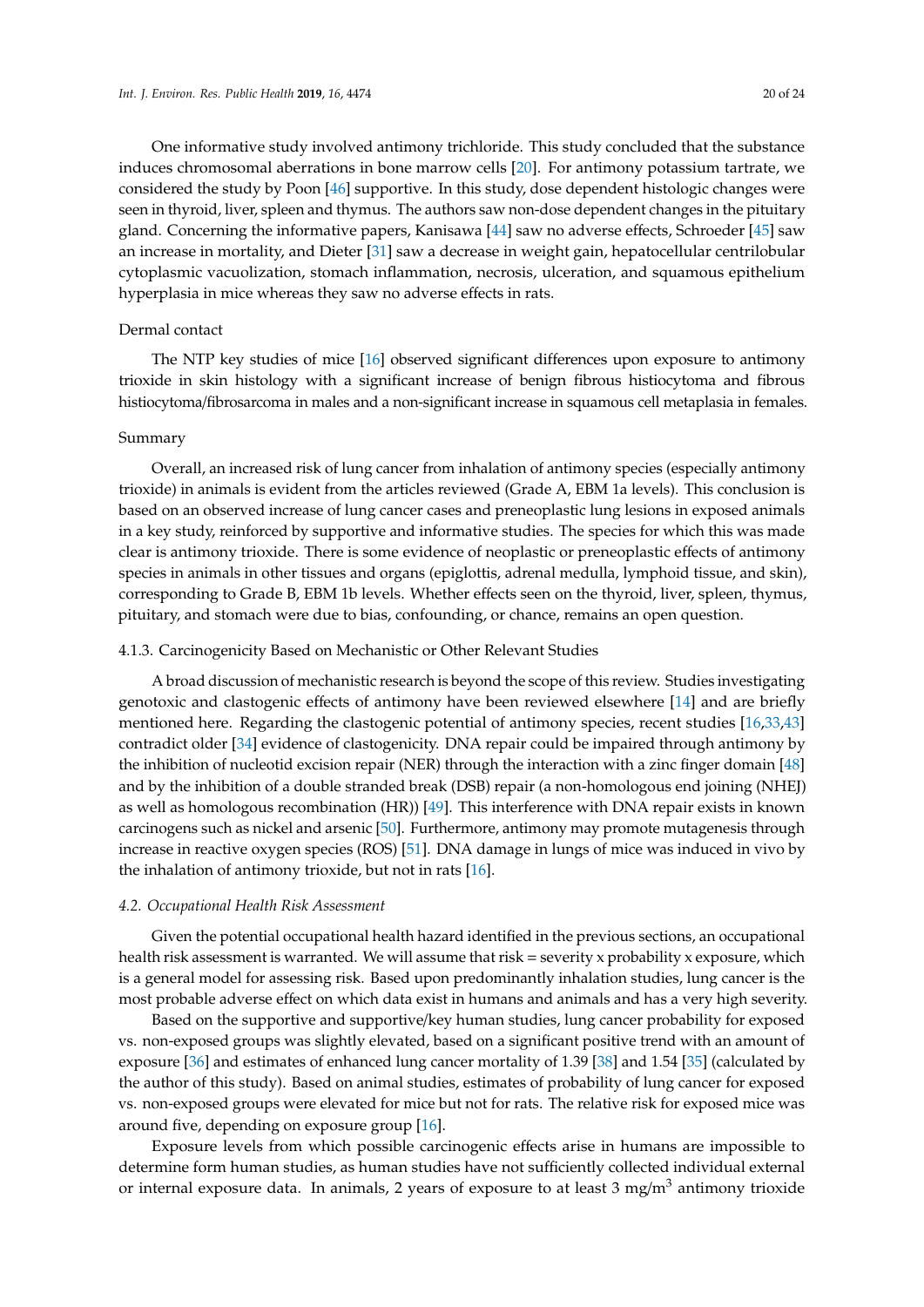lead to preneoplastic effects (i.e., epithelium hyperplasia) in lungs (rats and mice) and neoplastic effects (mice) [\[16\]](#page-22-4). Occupational exposures in the past have been occasionally reported to attain a similar range, over tenfold (5 mg/m $^3$ ) of todays 0.5 mg/m $^3$  of TLV [\[12,](#page-22-0)[38\]](#page-23-3). Workers live longer and can be exposed for longer than 2 years. Therefore, a potential for malignant transformation is greater. Compared to decennia ago, exposure levels have however diminished as a result of automation and improved working conditions [\[12](#page-22-0)[,52\]](#page-23-31).

Consequentially, we can conclude that risk of cancer cannot be excluded in current real-life working conditions, especially in workers with the highest exposures, and thus further scrutiny is warranted. Whether or not this implies a tightening of threshold levels remains an open question based on the available evidence.

### *4.3. Study Limitations*

Firstly, an interpretation of results from, especially, human studies should be viewed within the limitations of these individual articles (as described in detail under results).

Secondly, publication bias was not examined in detail. As only significant findings were reported in the data extraction and chance findings are possible due to multiple testing in individual (predominantly human toxicology) studies, one should consider findings in this light.

Thirdly, some relevant articles (e.g., from national and regulatory instances) might miss from the final article pool as only two databases were searched (Medline and ToxLine). From the studies listed, it was not possible to determine which internal exposure (BEI) levels would be toxic in humans. Studies examining lung concentrations of antimony failed to see a different concentration in deceased workers compared to controls but lacked sufficient sample sizes [\[25](#page-22-13)[,37\]](#page-23-2).

Lastly, when considering findings of this review, two nuances should be kept in mind, the former concerning sex and the latter concerning study goal. Human studies involved men only. As sex differences in animal studies were observed and background exposure between both sexes may differ, data in men are not to be readily extrapolated to women.

The primary goal (like the IARC Monographs and unlike regulatory substances [\[53\]](#page-23-32)) of this study was to identify a potential hazard for occupational exposure to antimony species. Only secondarily, and briefly, was the applicability of this risk in real-life working situations addressed. Available research did not permit a broader evaluation.

### *4.4. Suggestions for Further Research*

Future occupational carcinogenicity studies should try to minimize bias and confounding. This can be done through prospective cohort studies with regular screening for cancer, exposure measuring to a wide gamut of substances for individual workers, or speciation studies, minimizing healthy worker effect, large sample sizes, long follow up, and adequate reference populations. More harmonized internal and external exposure data for humans is needed to determine levels from which carcinogenic effects arise. Based on this, TLV's should be reconsidered.

Regarding animal studies, the relationship between antimony (trioxide) exposure and lymphoma, skin, and adrenal tumors established in the NTP studies deserve further attention. To our knowing, an explanation for observed sex differences in those inhalation studies, especially lymphoma in female mice and skin tumors in male mice is lacking.

Two relatively recent studies [\[26,](#page-22-14)[27\]](#page-22-15) have established the possibility that antimony acts as an endocrine disruptor through an interaction with estrogen and androgen receptors, promoting tumor growth in the reproductive system. Relevance to carcinogenesis in vivo in rodents and humans is unclear.

The conclusions of our study seem somewhat contradictory to those of NHANES in 2016 [\[54\]](#page-23-33). A relationship between inhalation exposure to antimony trioxide and its urinary excretion was established by those authors. However, that study found no relationship between urinary excretion of antimony and lung cancer, possibly because exposure doses in general populations may not attain carcinogenic levels.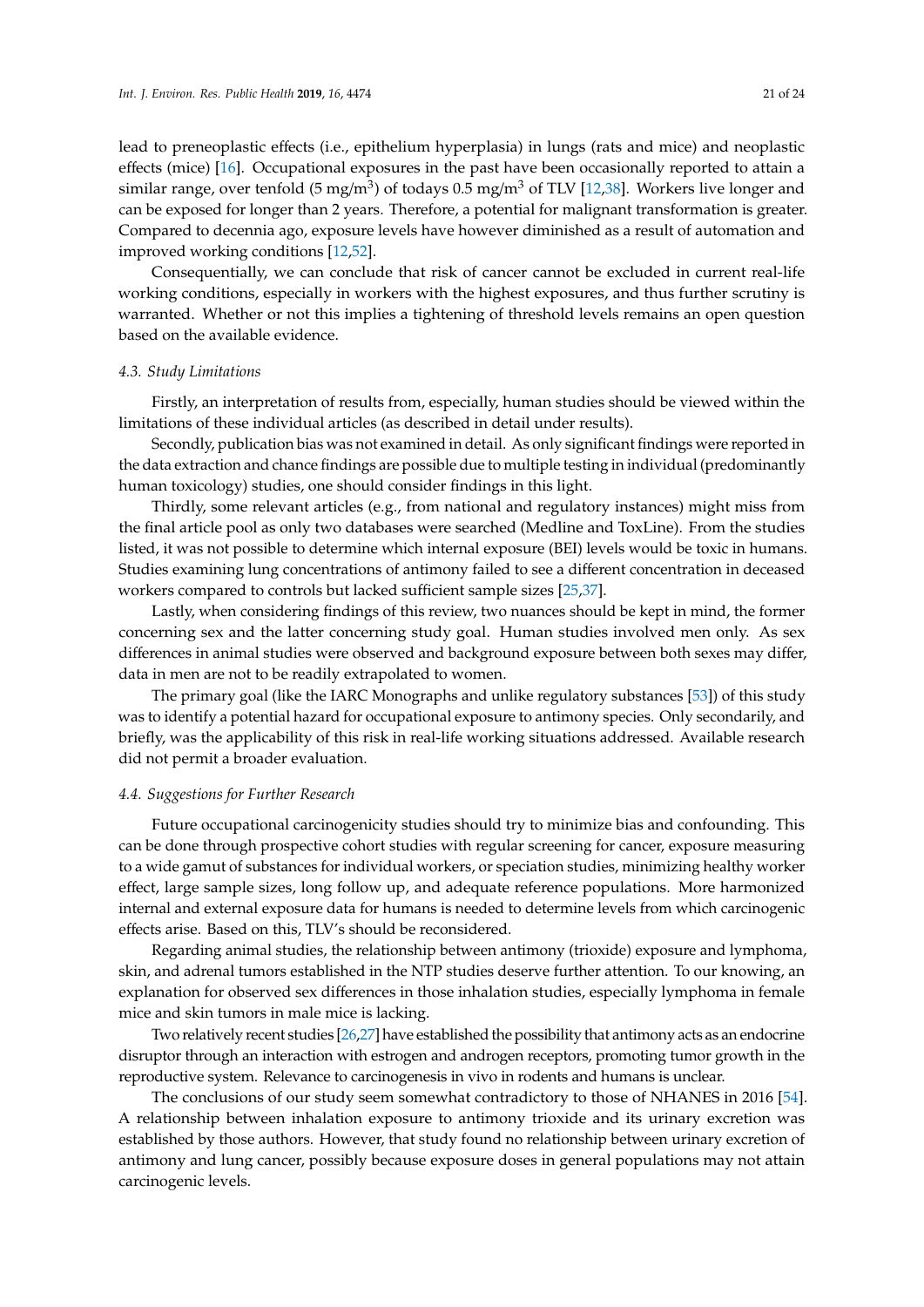One last important point to keep in mind is the possibility that carcinogenic effects of antimony are attenuated, augmented, or only present when concomitant exposure to other substances exist [\[54\]](#page-23-33) For instance, such an interaction appears to exist between arsenic and antimony [\[55\]](#page-23-34) or could be the case for selenium and antimony [\[25\]](#page-22-13).

# **5. Conclusions**

The evidence for carcinogenicity of antimony in occupational exposure settings is inadequate. An increased risk of lung cancer is possible. The evidence for carcinogenicity (lung neoplasms) of antimony inhalation as a trioxide in experimental animals is sufficient. Some possible mechanisms have been identified. Overall, this makes carcinogenicity in humans probable (IARC 2A). As of now, however, it is unclear from what occupational exposure duration and dose this effect could arise and whether TLV's should be reconsidered. Based on past exposure data, further scrutiny is warranted.

<span id="page-21-12"></span><span id="page-21-11"></span>**Supplementary Materials:** The following are available online at http://[www.mdpi.com](http://www.mdpi.com/1660-4601/16/22/4474/s1)/1660-4601/16/22/4474/s1. Table S1: Search string development, Table S2: Inclusion/exclusion criteria, Table S3: Study selection human toxicology studies, Table S4: Study selection animal toxicology studies, Table S5: Critical appraisal human toxicology studies, Table S6: Critical appraisal animal toxicology studies.

**Author Contributions:** Conceptualization, A.S., M.G., and L.G.; methodology, A.S., M.G.; validation, A.S., M.G., L.G., and J.V.; formal analysis, A.S.; investigation, A.S., M.G.; resources, A.S.; data curation, A.S., M.G.; writing—original draft preparation, A.S.; writing—review and editing, M.G., L.G., and J.V.; visualization, A.S.; supervision, L.G.; project administration, A.S.

**Funding:** This research received no external funding.

**Conflicts of Interest:** The authors declare no conflict of interest.

# **References**

- <span id="page-21-0"></span>1. Hazardous Substances Data Bank. Available online: https://[toxnet.nlm.nih.gov](https://toxnet.nlm.nih.gov/cgi-bin/sis/htmlgen?HSDB)/cgi-bin/sis/htmlgen?HSDB (accessed on 8 September 2018).
- <span id="page-21-1"></span>2. Verdugo, M.; Ruiz Encinar, J.; Costa-Fernández, J.M.; Menendez-Miranda, M.; Bouzas-Ramos, D.; Bravo, M.; Quiroz, W. Study of conformational changes and protein aggregation of bovine serum albumin in presence of Sb(III) and Sb(V). *PLoS ONE* **2017**, *12*, e0170869. [\[CrossRef\]](http://dx.doi.org/10.1371/journal.pone.0170869)
- <span id="page-21-2"></span>3. Clemente, R. Antimony. In *Heavy Metals in Soils*; Alloway, B.J., Ed.; Springer: Dordrecht, The Netherlands, 2013; Volume 22, pp. 497–506. ISBN 978-94-007-4469-1.
- <span id="page-21-3"></span>4. Wingren, G.; Axelson, O. Epidemiologic studies of occupational cancer as related to complex mixtures of trace elements in the art glass industry. *Scand. J. Work Environ. Health* **1993**, *19*, 95–100.
- <span id="page-21-4"></span>5. Wingren, G.; Axelson, O. Mortality in the Swedish glassworks industry. *Scand. J. Work Environ. Health* **1987**, *13*, 412–416. [\[CrossRef\]](http://dx.doi.org/10.5271/sjweh.2019)
- <span id="page-21-5"></span>6. Agency for Toxic Substances and Disease Registry (ACGIH), U.S. Public Health Service. *Toxicological Profile for Antimony and Compounds*; Agency for Toxic Substances and Disease Registry (ACGIH), U.S. Public Health Service: Washington, DC, USA, 2017.
- <span id="page-21-6"></span>7. Centers for Disease Control (CDC). National Biomonitoring Program: Biomonitoring Summary. Available online: http://www.cdc.gov/biomonitoring/[Antimony\\_BiomonitoringSummary.html2013](http://www.cdc.gov/biomonitoring/Antimony_BiomonitoringSummary.html 2013) (accessed on 8 September 2018).
- <span id="page-21-7"></span>8. Sundar, S.; Chakravarty, J. Antimony toxicity. *Int. J. Environ. Res. Public Health* **2010**, *7*, 4267–4277. [\[CrossRef\]](http://dx.doi.org/10.3390/ijerph7124267) [\[PubMed\]](http://www.ncbi.nlm.nih.gov/pubmed/21318007)
- <span id="page-21-8"></span>9. National Toxicology Program (NTP), N.I. of E.H.S. (NIEHS), U.S. Department of Health and Human Services. *Report on Carcinogens Monograph on Antimony Trioxide*; National Institutes of Health, HHS: Bethesda, MD, USA, 2017.
- <span id="page-21-9"></span>10. Garg, S.P.; Singh, I.S.; Sharma, R.C. Long term lung retention studies of 125Sb aerosols in humans. *Health Phys.* **2003**, *84*, 457–468. [\[CrossRef\]](http://dx.doi.org/10.1097/00004032-200304000-00005) [\[PubMed\]](http://www.ncbi.nlm.nih.gov/pubmed/12705444)
- <span id="page-21-10"></span>11. Environment and Climate Change. Health Canada. *Draft Screening Assessment—Antimony Containing Substances*; Environment and Climate Change. Health Canada: Ottawa, ON, Canada, 2018.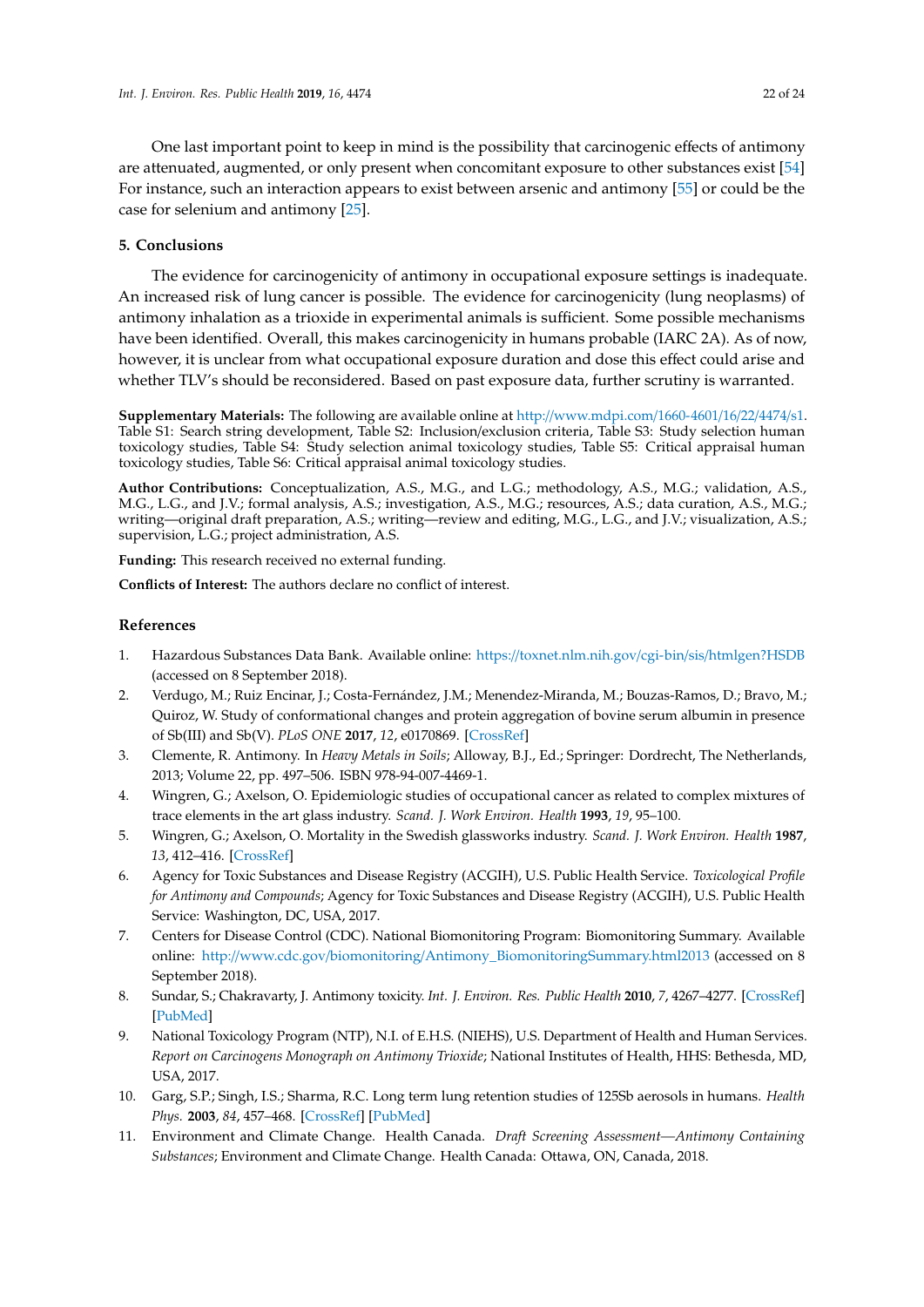- <span id="page-22-28"></span><span id="page-22-26"></span><span id="page-22-0"></span>12. McCallum, R.I. Occupational exposure to antimony compounds. *J. Environ. Monit.* **2005**, *7*, 1245–1250. [\[CrossRef\]](http://dx.doi.org/10.1039/b509118g) [\[PubMed\]](http://www.ncbi.nlm.nih.gov/pubmed/16307078)
- <span id="page-22-25"></span><span id="page-22-1"></span>13. Gebel, T. Arsenic and antimony: Comparative approach on mechanistic toxicology. *Chem. Biol. Interact.* **1997**, *107*, 131–144. [\[CrossRef\]](http://dx.doi.org/10.1016/S0009-2797(97)00087-2)
- <span id="page-22-22"></span><span id="page-22-2"></span>14. De Boeck, M. Cobalt and antimony: Genotoxicity and carcinogenicity. *Mutat. Res.* /*Fundam. Mol. Mech. Mutagenesis* **2003**, *533*, 135–152. [\[CrossRef\]](http://dx.doi.org/10.1016/j.mrfmmm.2003.07.012)
- <span id="page-22-23"></span><span id="page-22-3"></span>15. International Agency for Research on Cancer. *IARC Monographs on the Evaluation of Carcinogenic Risks to Humans: Antimony Trioxide and Antimony Trisulfide*; IARC: Lyon, France, 1989; Volume 47, pp. 291–305.
- <span id="page-22-24"></span><span id="page-22-4"></span>16. National Toxicology Program (NTP), National Institutes of Environmental Health Sciences (NIEHS), U.S. Department of Health and Human Services. *NTP Technical Report on the Toxicology and Carcinogenesis Studies of Antimony Trioxide (CAS No. 1309-64-4) in Wistar Han [Crl:WI (Han)] Rats and B6C3F1*/*N Mice (Inhalation Studies)*; U.S. Department of Health and Human Services: Washington, DC, USA, 2017; 303p.
- <span id="page-22-5"></span>17. American Conference of Governmental Industrial Hygienists (ACGIH). *TLVs and BEIs Based on the Documentation of the Threshold Limit Values for Chemical Substances and Physical Agents & Biological Indices*; Association Advancing Occupational and Environmental Health: Cincinnati, OH, USA, 2018.
- <span id="page-22-6"></span>18. Schaefer, H.R.; Myers, J.L. Guidelines for performing systematic reviews in the development of toxicity factors. *Regul. Toxicol. Pharmacol.* **2017**, *91*, 124–141. [\[CrossRef\]](http://dx.doi.org/10.1016/j.yrtph.2017.10.008)
- <span id="page-22-7"></span>19. Boffetta, P. Carcinogenicity of trace elements with reference to evaluations made by the International Agency for Research on Cancer. *Scand. J. Work Environ. Health* **1993**, *19*, 67–70.
- <span id="page-22-8"></span>20. Gurnani, N.; Sharma, A.; Talukder, G. Cytotoxic effects of antimony trichloride on mice in vivo. *Cytobios* **1992**, *70*, 131–136. [\[PubMed\]](http://www.ncbi.nlm.nih.gov/pubmed/1451533)
- <span id="page-22-9"></span>21. Watt, W.D. *Chronic Inhalation Toxicity of Antimony Trioxide, Validation of the TLV*; Wayne State University: Detroit, MI, USA, 1983.
- <span id="page-22-10"></span>22. Sweeney, M.H.; Walrath, J.; Waxweiler, R.J. Mortality among retired fur workers. Dyers, dressers (tanners) and service workers. *Scand. J. Work Environ. Health* **1985**, *11*, 257–264. [\[CrossRef\]](http://dx.doi.org/10.5271/sjweh.2222) [\[PubMed\]](http://www.ncbi.nlm.nih.gov/pubmed/4059889)
- <span id="page-22-29"></span><span id="page-22-11"></span>23. Wingren, G.; Englander, V. Mortality and cancer morbidity in a cohort of Swedish glassworkers. *Int. Arch. Occup. Environ. Health* **1990**, *62*, 253–257. [\[CrossRef\]](http://dx.doi.org/10.1007/BF00379443) [\[PubMed\]](http://www.ncbi.nlm.nih.gov/pubmed/2347650)
- <span id="page-22-27"></span><span id="page-22-12"></span>24. Gerhardsson, L.; Brune, D.; Nordberg, G.F.; Wester, P.O. Multielemental assay of tissues of deceased smelter workers and controls. *Sci. Total Environ.* **1988**, *74*, 97–110. [\[CrossRef\]](http://dx.doi.org/10.1016/0048-9697(88)90131-3)
- <span id="page-22-13"></span>25. Gerhardsson, L.; Nordberg, G.F. Lung cancer in smelter workers—Interactions of metals as indicated by tissue levels. *Scand. J. Work Environ. Health* **1993**, *19* (Suppl. 1), 90–94. [\[PubMed\]](http://www.ncbi.nlm.nih.gov/pubmed/8159982)
- <span id="page-22-14"></span>26. Zhang, C.; Li, P.; Wen, Y.; Feng, G.; Liu, Y.; Zhang, Y.; Xu, Y.; Zhang, Z. The promotion on cell growth of androgen-dependent prostate cancer by antimony via mimicking androgen activity. *Toxicol. Lett.* **2018**, *288*, 136–142. [\[CrossRef\]](http://dx.doi.org/10.1016/j.toxlet.2018.02.021)
- <span id="page-22-15"></span>27. Kotsopoulos, J.; Sukiennicki, G.; Muszyńska, M.; Gackowski, D.; Kąklewski, K.; Durda, K.; Jaworska, K.; Huzarski, T.; Gronwald, J.; Byrski, T.; et al. Plasma micronutrients, trace elements, and breast cancer in BRCA1 mutation carriers: An exploratory study. *Cancer Causes Control* **2012**, *23*, 1065–1074. [\[CrossRef\]](http://dx.doi.org/10.1007/s10552-012-9975-0)
- <span id="page-22-16"></span>28. Rossi, F.; Acampora, R.; Vacca, S.; Maione, S.; Matera, M.G.; Servodio, R.; Marmo, E. Prenatal and postnatal antimony exposure in rats: Effect on vasomotor reactivity development of pups. *Teratog. Carcinog. Mutagen.* **1987**, *7*, 491–496. [\[CrossRef\]](http://dx.doi.org/10.1002/tcm.1770070507)
- <span id="page-22-17"></span>29. Sunderman, F.W.; McCully, K.S. Carcinogenesis tests of Nickel Arsenides, Nickel Antimonide, and Nickel Telluride in rats. *Cancer Investig.* **1983**, *1*, 469–474. [\[CrossRef\]](http://dx.doi.org/10.3109/07357908309020271)
- <span id="page-22-18"></span>30. Dieter, M.P.; Jameson, C.W.; Elwell, M.R.; Lodge, J.W.; Hejtmancik, M.; Grumbein, S.L.; Ryan, M.; Peters, A.C. Comparative toxicity and tissue distribution of antimony potassium tartrate in rats and mice dosed by drinking water or intraperitoneal injection. *J. Toxicol. Environ. Health* **1991**, *34*, 51–82. [\[CrossRef\]](http://dx.doi.org/10.1080/15287399109531548)
- <span id="page-22-19"></span>31. Dieter, M. *Toxicity Studies of Antimony Potassium Tartrate (Cas No.: 28300-74-5) in F344*/*N Rats and B6C3F1 Mice (Drinking Water and Intraperitoneal Injection Studies)*; NIH: Bethesda, MD, USA, 1992; 70p.
- <span id="page-22-20"></span>32. Gurnani, N.; Sharma, A.; Talukder, G. Comparison of clastogenic effects of antimony and bismuth as trioxides on mice in vivo. *Biol. Trace Elem. Res.* **1993**, *37*, 281–292. [\[CrossRef\]](http://dx.doi.org/10.1007/BF02783802) [\[PubMed\]](http://www.ncbi.nlm.nih.gov/pubmed/7688540)
- <span id="page-22-21"></span>33. Kirkland, D.; Whitwell, J.; Deyo, J.; Serex, T. Failure of antimony trioxide to induce micronuclei or chromosomal aberrations in rat bone-marrow after sub-chronic oral dosing. *Mutat. Res. Genet. Toxicol. Environ. Mutagen.* **2007**, *627*, 119–128. [\[CrossRef\]](http://dx.doi.org/10.1016/j.mrgentox.2006.10.012) [\[PubMed\]](http://www.ncbi.nlm.nih.gov/pubmed/17174592)